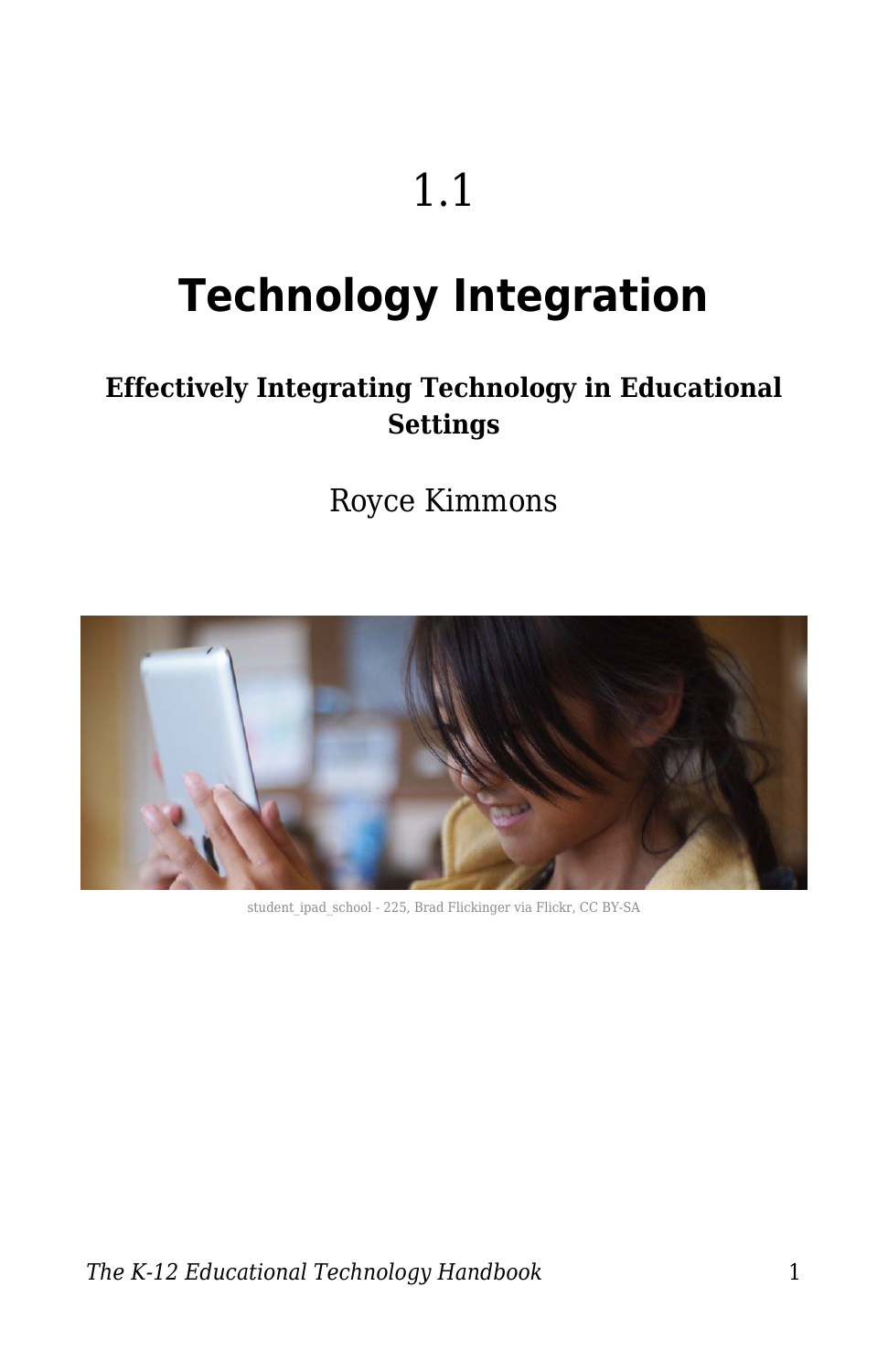#### **Learning Objectives**

- Develop a foundational understanding of learning theories driving current technology development and adoption for K-12;
- Develop a foundational understanding of prominent technology integration models;
- Consider your own values guiding effective technology integration in the classroom.

Technology Integration in education refers to the meaningful use of technology to achieve learning goals. This chapter seeks to answer the question: what is *effective* technology integration? Though on the surface this may seem like a simple question, it is actually quite difficult to answer, because any answer will be based upon our beliefs and values, how we view learning, and how we view technology's role in the learning process. To approach this question, we will proceed in this chapter by (1) revisiting some common learning theories and how they might influence our perspective of technology's role in learning, (2) exploring the beliefs and values that individuals and institutions might apply when evaluating technology use in the classroom, and (3) providing an overview of some common technology integration models that are used to help teachers better understand the process and goals of technology integration.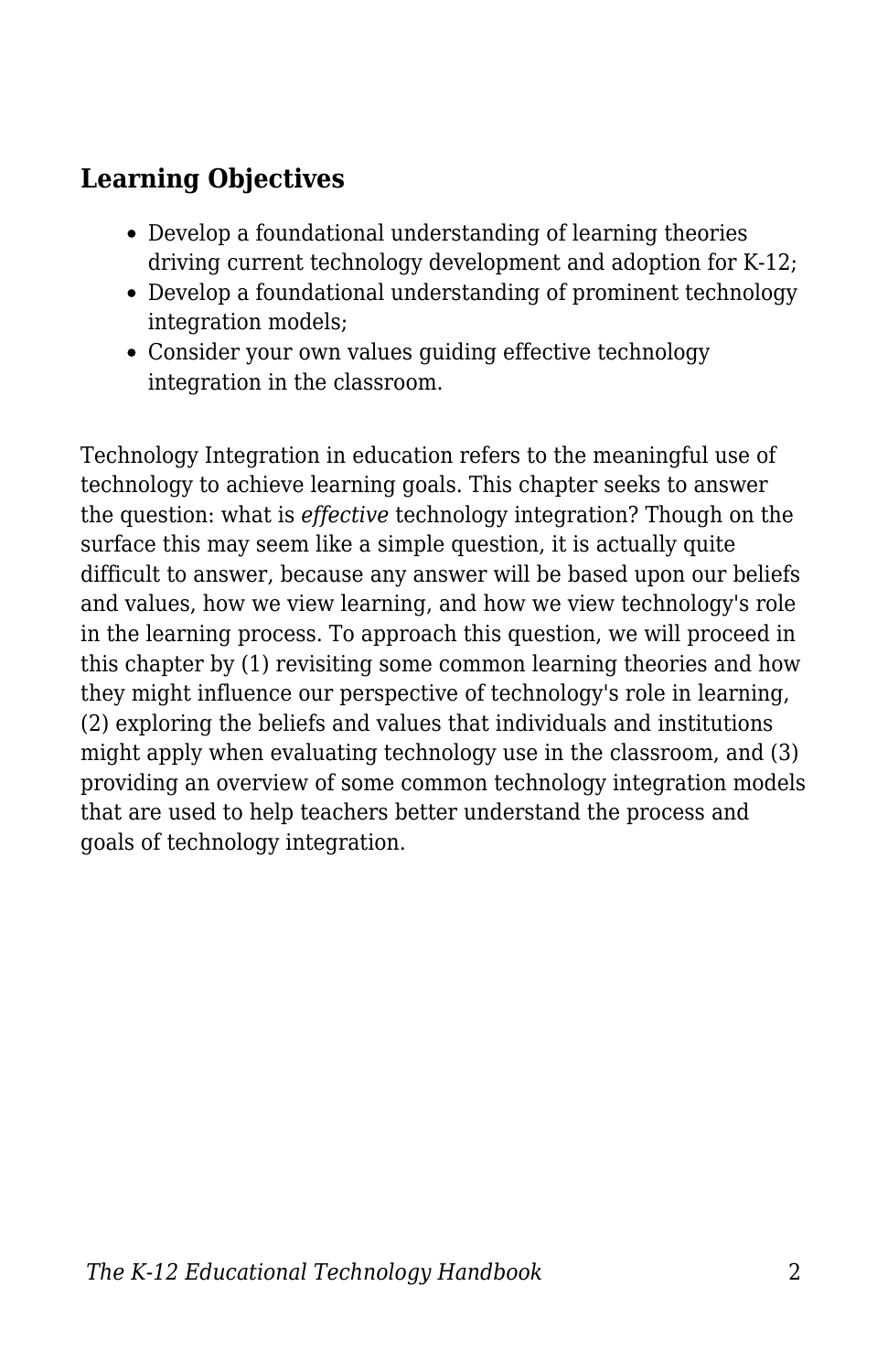

[Watch on YouTube https://edtechbooks.org/-Ki](https://www.youtube.com/embed/bfvuG620Bto?autoplay=1&rel=0&showinfo=0&modestbranding=1)

#### **Key Terms**

#### Behaviorism

a learning theory popularized in the mid-20th century, it treats learning as a response to stimulus and it conditions students to properly react to stimuli; the brain's processes are not considered and viewed as a "black box"

#### Cognitivism

a learning theory that focuses on brain functions and how information is processed, stored, retrieved, and applied

#### Compliance

legal, ethical, and institutional requirements of technology use (in contrast to their pragmatic use)

#### Connectivism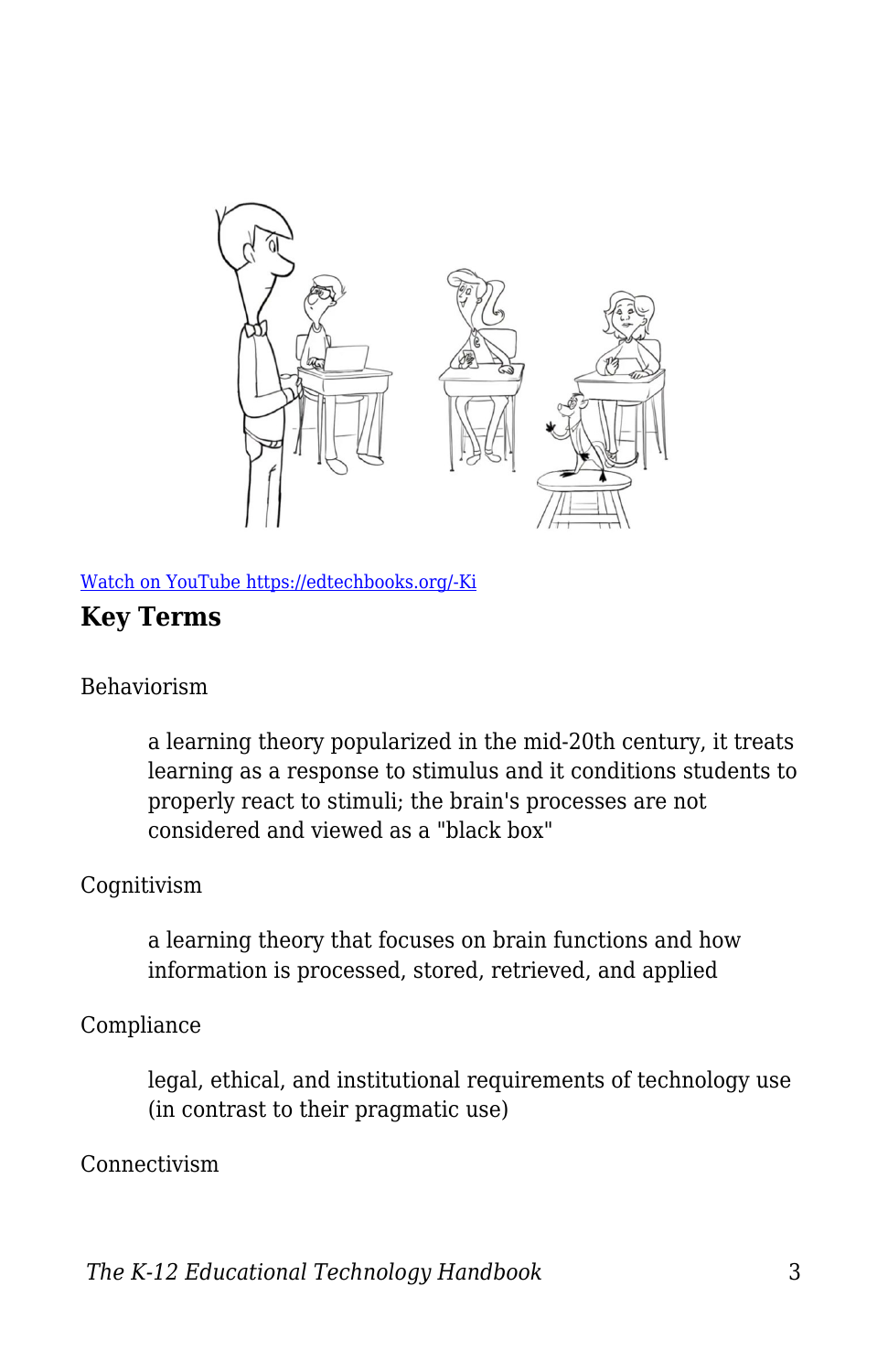a learning theory that believes that learning need not be isolated to the mind, but becoming a learned and capable citizen in a digital society requires learners to become connected with one another in such a way that they can make use of the network as an extension of their own mind and body

#### Constructionism

a learning theory in which students construct artifacts in the outside world that support and reflect their internal construction of knowledge

#### Constructivism

a learning theory that considers individual and social factors by holding that learning is constructed by learners on top of previous experience, attitudes, and beliefs

#### Facility

the ease at which a new technology can be learned, implemented, or managed at the teacher- or student-level

#### Institutionalization

infrastructural compatibility, cost, lifespan, and management scale of new technologies

#### PICRAT

a technology integration model that holds that all technology uses either exemplify a Passive, Interactive, or Creative (PIC) relationship between student and technology as well as have a Replacement, Amplifying, or Transformative (RAT) effect on pedagogy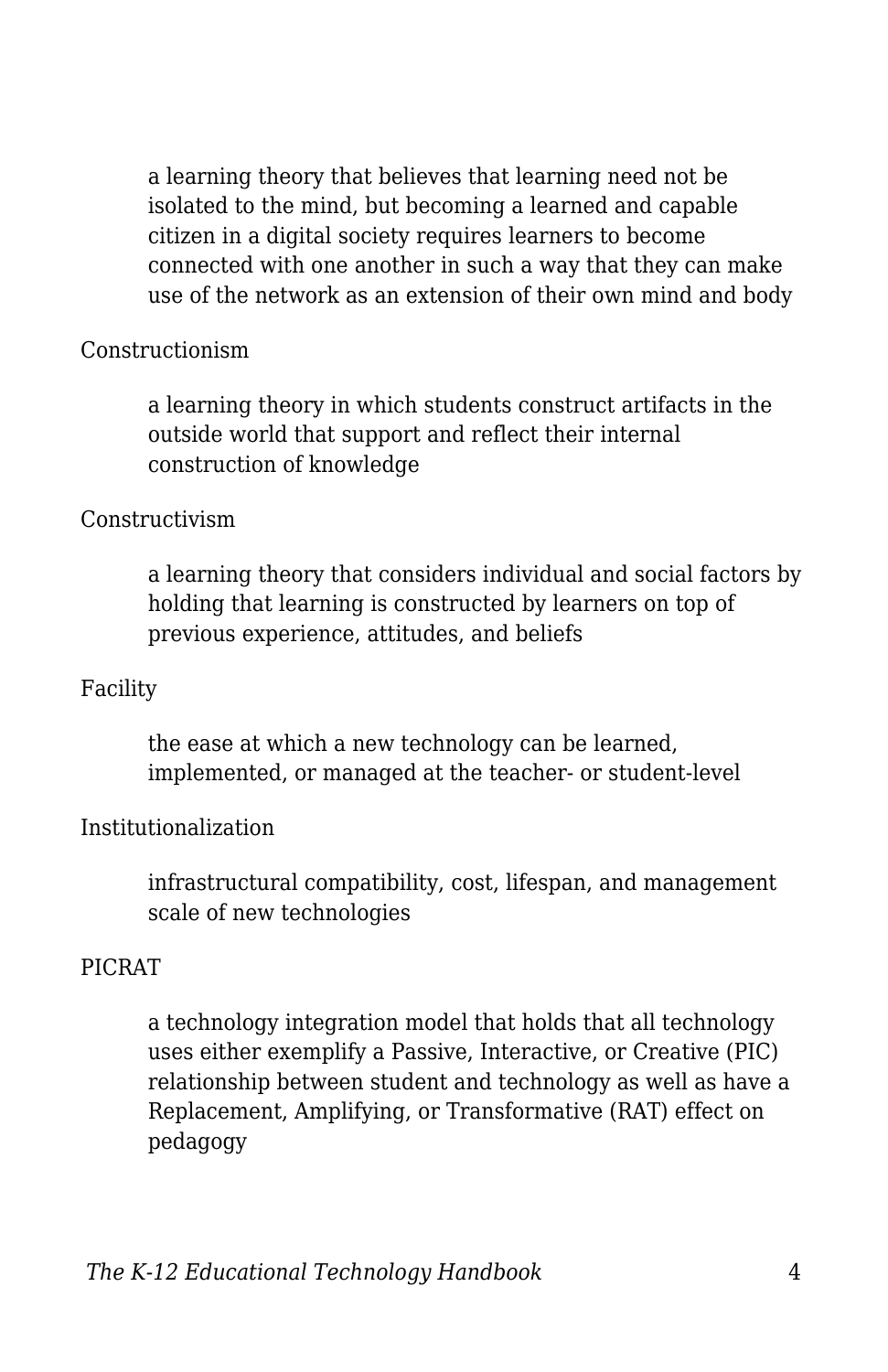#### Proof

evidence-based efficiency or efficacy of a technology to help improve student learning

#### RAT

a technology integration model that holds that technology use either Replaces, Amplifies, or Transforms (RAT) pedagogical practices (Hughes, Thomas, & Scharber, 2006)

#### SAMR

a technology integration model that holds that technology use in the classroom either takes the form of Substitution, Augmentation, Modification, or Redefinition (SAMR)

#### TPACK

a technology integration model that illustrates the complex interplay between Technological Knowledge, Pedagogical Knowledge, and Content Knowledge

Technology Integration

the meaningful implementation of technology in educational settings to achieve learning goals

### **Learning Theories**

Ever since there have been educators trying to teach students, there have been theories that guide how those educators view the learning process. These learning theories encompass our beliefs about the nature of knowledge and how a person learns.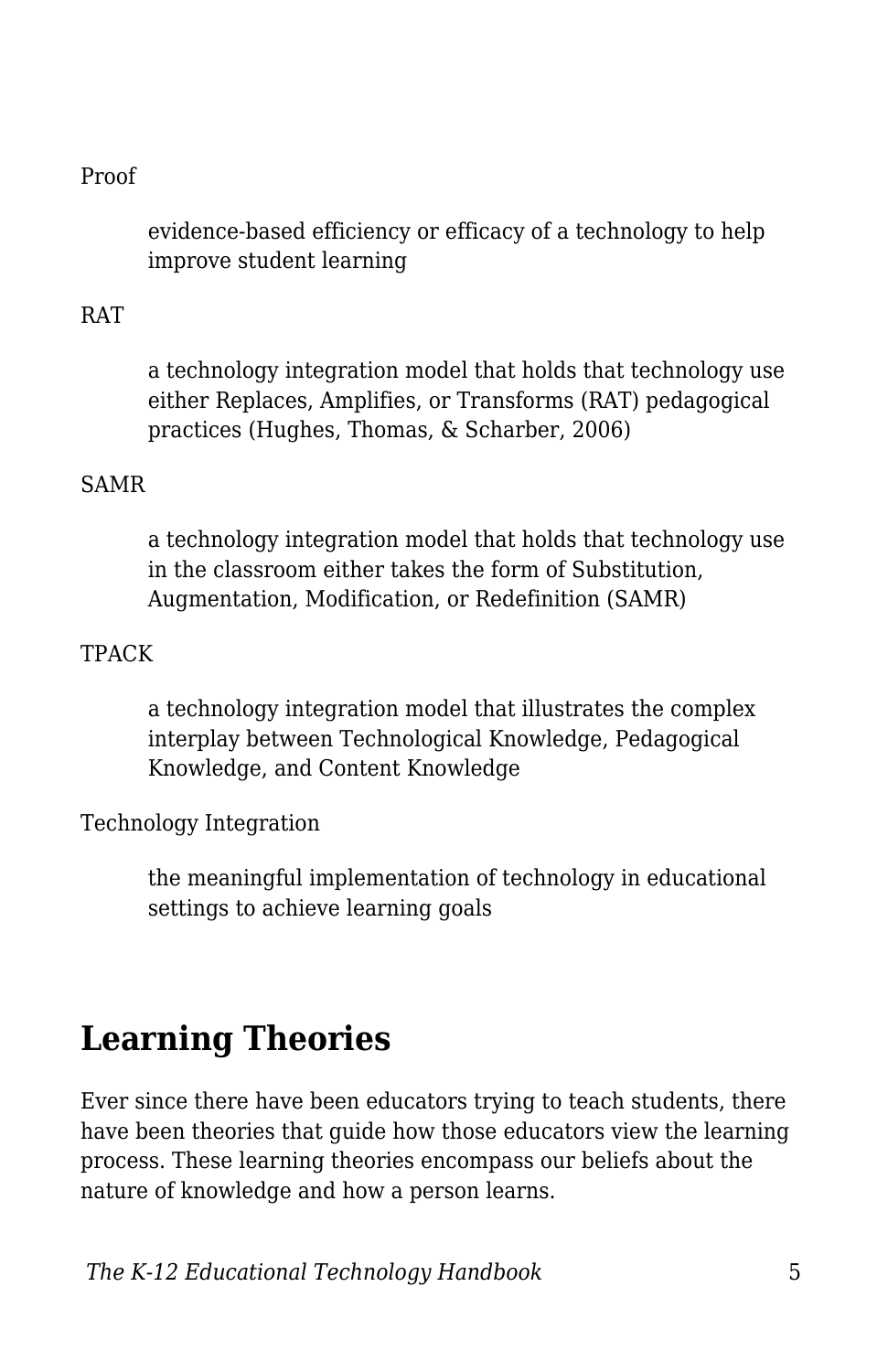Debates surrounding learning theories have existed for millennia, and even in the modern world, there is great diversity in how scientists, psychologists, and educators view learning. Some of the major learning theories that shape modern conversations surrounding technology integration include behaviorism, cognitivism, constructivism, constructionism, and connectivism. Each of these theories has been studied and written about at length, and it is impossible to devote sufficient time and attention to each theory in the limited space provided in this chapter. Rather, all educators should study competing learning theories and develop their own understanding of how people learn. In this chapter, we will merely provide an extremely high level overview of each of these theories, briefly explaining what each entails and what each might mean for teaching and learning with technology.

#### **Behaviorism**

Behaviorism was popularized in the mid-20th century as psychologists studied behavior patterns and response systems in humans and other animals. Behaviorism treats learning as a response to stimulus. That is, humans and other animals are trained to respond in certain ways to certain stimuli, such as salivating when a dinner bell rings or repeating a memorized fact to receive some external reward. Teaching and learning, then, is a process of conditioning students to properly react to stimuli, and technology can help facilitate this training by providing incentives to learning, such as games or other rewards, or by providing systems to efficiently develop stimulusresponse conditioning, such as drill-and-kill practices.

#### **Cognitivism**

Cognitivism arose as an alternative to behaviorism in part because behaviorism treated the processes of the brain as an imperceptible black box, wherein understanding how the brain worked was not considered important for helping people learn. Cognitivism, therefore,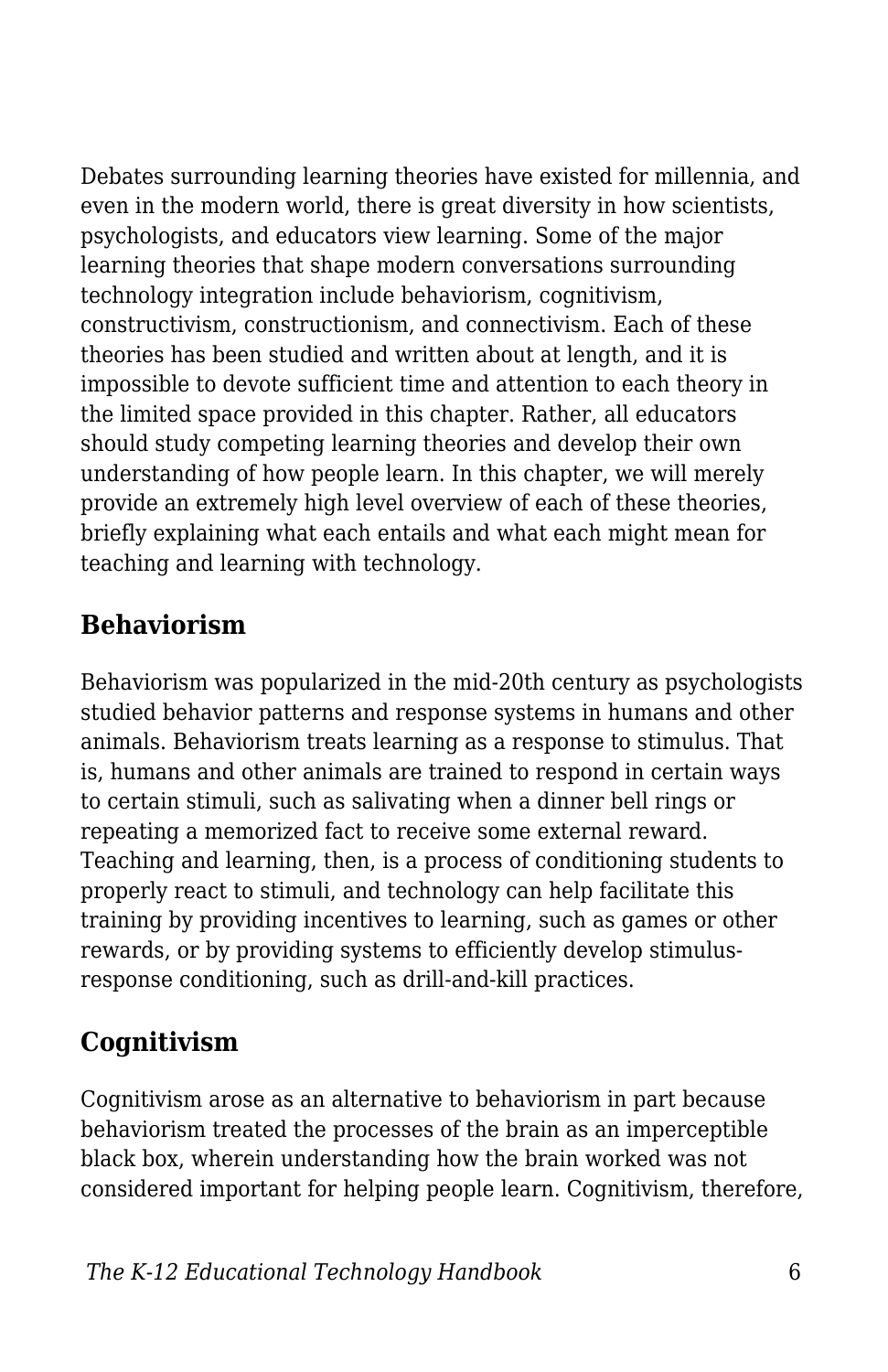dealt with brain functions and how information is processed, stored, retrieved, and applied. By treating humans as thinking machines, rather than as animals to be trained, research in cognitivism for teaching and learning focused on helping people develop efficient teaching and studying strategies that would allow their brains to make meaningful use of presented information. Through this lens, technology can help in providing information and study resources that assist the brain in efficiently storing and retrieving information, such as through the use of mnemonic devices or multiple modalities (e.g., video, audio).

#### **Constructivism**

However, both behaviorism and cognitivism tended to treat learning the same for all humans, despite their age, culture, or personal experiences. Recognizing that these factors might influence how learning occurs, constructivism arose as a means for understanding how individual and social factors might influence the process of learning for different groups of people and individuals. Constructivism holds that learning is constructed by learners on top of previous experience, attitudes, and beliefs. This means that for learning to occur, new learning experiences must take into consideration these human factors and assist the individual in assimilating new knowledge to their existing knowledge constructs. Thus, if you are teaching students about fractions, you must teach them using language that they will understand and connect their learning to experiences in their own lives that will have meaning for them. Technology can help the constructivist learning process by making abstract concepts and facts more grounded in personal experiences and the values of learners and also by allowing the learning experience to be differentiated for individual learners (e.g., through personalized developmentally-appropriate software).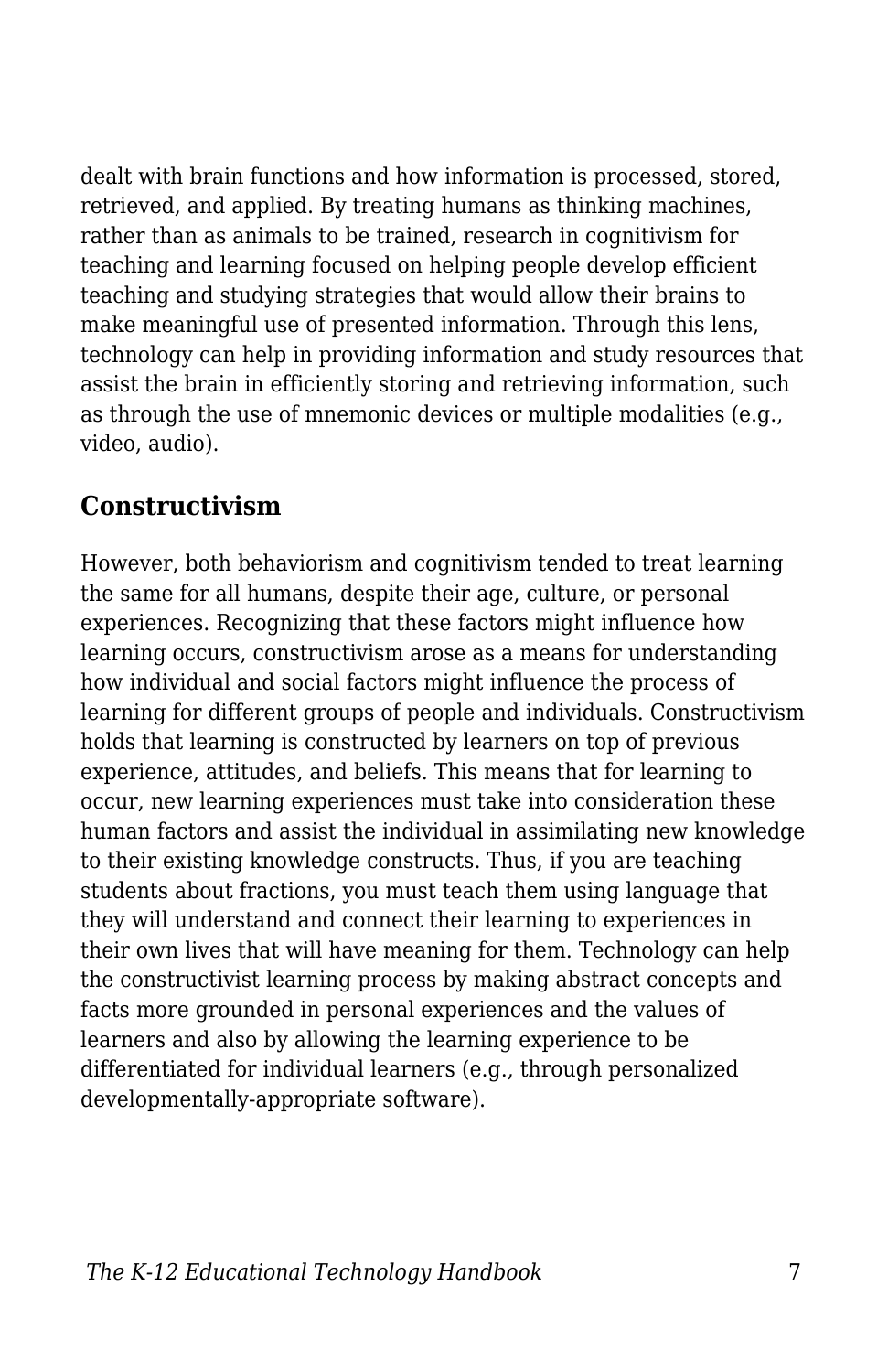#### **Constructionism**

Believing that knowledge is constructed in the mind, some then took constructivism to the stage of a pedagogical process and called it constructionism. From the constructionist viewpoint, the most effective way to teach in a constructivist manner is to have students construct artifacts in the outside world that support and reflect their internal construction of knowledge. For instance, if a student needs to learn about basic engineering concepts, in order to build the internal mind models necessary to understand engineering, students must construct external models, which might take the form of a bridge or catapult. Technology can support constructionist approaches to teaching and learning by empowering students and teachers to create and construct external models reflecting internal mind models with resources and possibilities not available in the real world. By using a simulation, for instance, students can construct any structure or machine without the need of expensive materials, or they might seek to understand economic principles of supply and demand by creating a simulated community that allows them to influence supply chains in ways that would not be possible in the real world.

#### **Connectivism**

Even with these competing theories, some still believed that learning experiences and processes as they actually exist in the real world were not fully represented, and this has become especially obvious now that we live in a society that is heavily networked and connected via electronic and social media. All traditional views about learning had placed knowledge and learning squarely in the mind or body of the student, but modern technologies in particular lead us to consider whether all memory, information processing, and other aspects of learning traditionally ascribed to the mind might not also be distributed with external devices. Connectivism holds that the process and goals of learning in a highly networked and connected world is different than learning in the predigital world, because learners are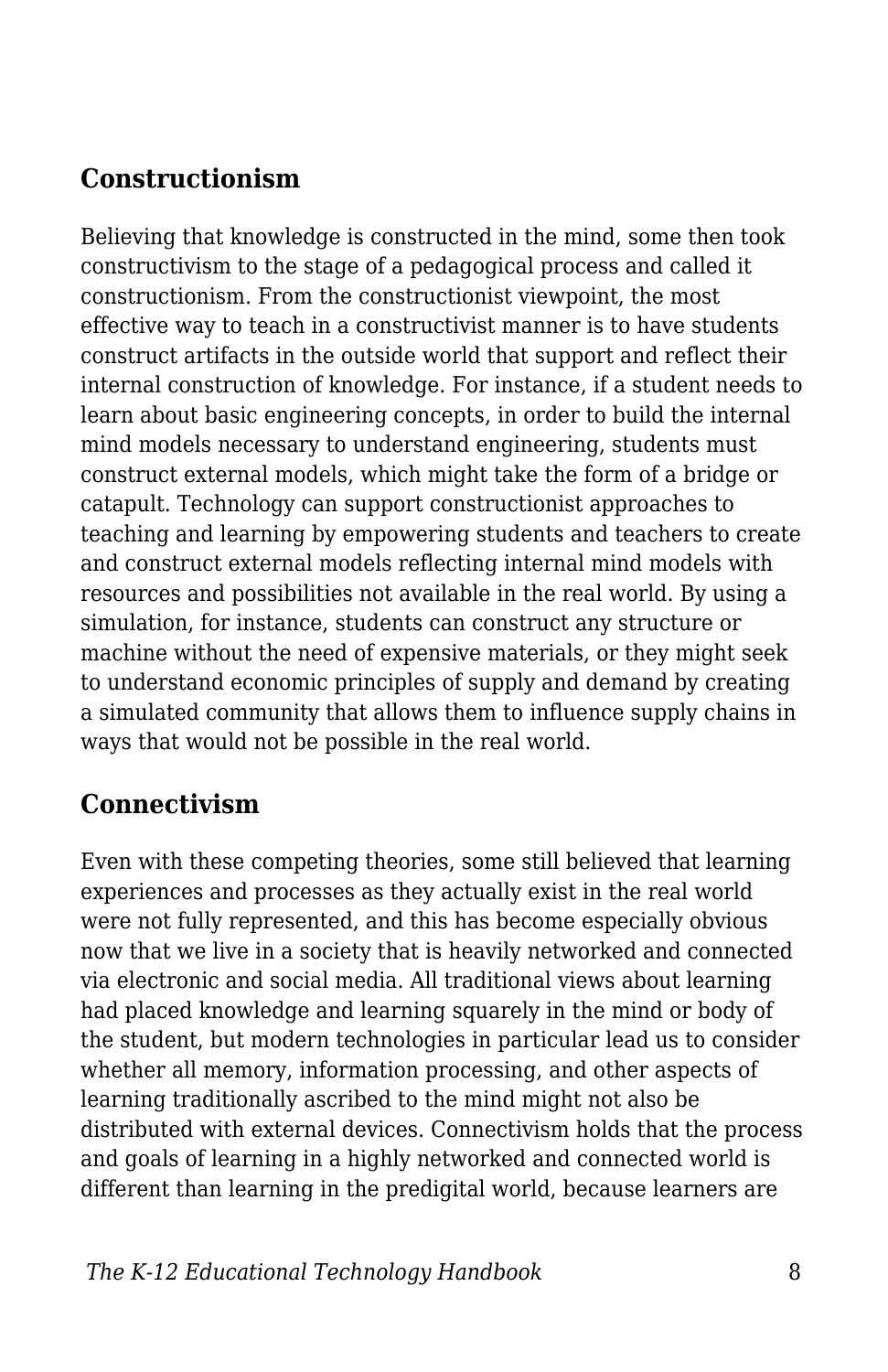now persistently connected to information sources and other resources through their electronic devices, such as smartphones or laptops. From the connectivist perspective, learning need not be isolated to the mind, but becoming a learned and capable citizen in a digital society requires learners to become connected with one another in such a way that they can make use of the network as an extension of their own mind and body. Thus from a connectivist perspective, the goal of education is to more fully and efficiently connect learners with one another and with information resources in a manner that is persistent and in which learners can make ongoing use of the network to solve problems. From this perspective, technology can be used to improve learning experiences by more fully connecting students with one another and information resources in a persistent manner.

#### **Differing Assumptions**

Each of these learning theories views the learner, the learner's relationship with society, and the learner's relationship to technology quite differently. For that reason, when we begin to consider what constitutes effective technology integration, we must acknowledge that different people and groups who have differing assumptions about how students learn will view technology integration very differently. A connectivist would believe that guiding students to use modern technologies to develop networked relationships with peers and experts in the field is an essential element of learning. However, this may require very little information processing and recall to be occurring in the mind of the learner, which would seem dubious to a cognitivist. Similarly, a constructionist would look to an architecturally sound structure created in a physics engine as evidence of understanding of mathematical engineering concepts, while a behaviorist might consider such an artifact useless in determining the student's ability to recite foundational mathematical equations that every engineer should know. In short, the effectiveness of technology integration requires evidence that the integration is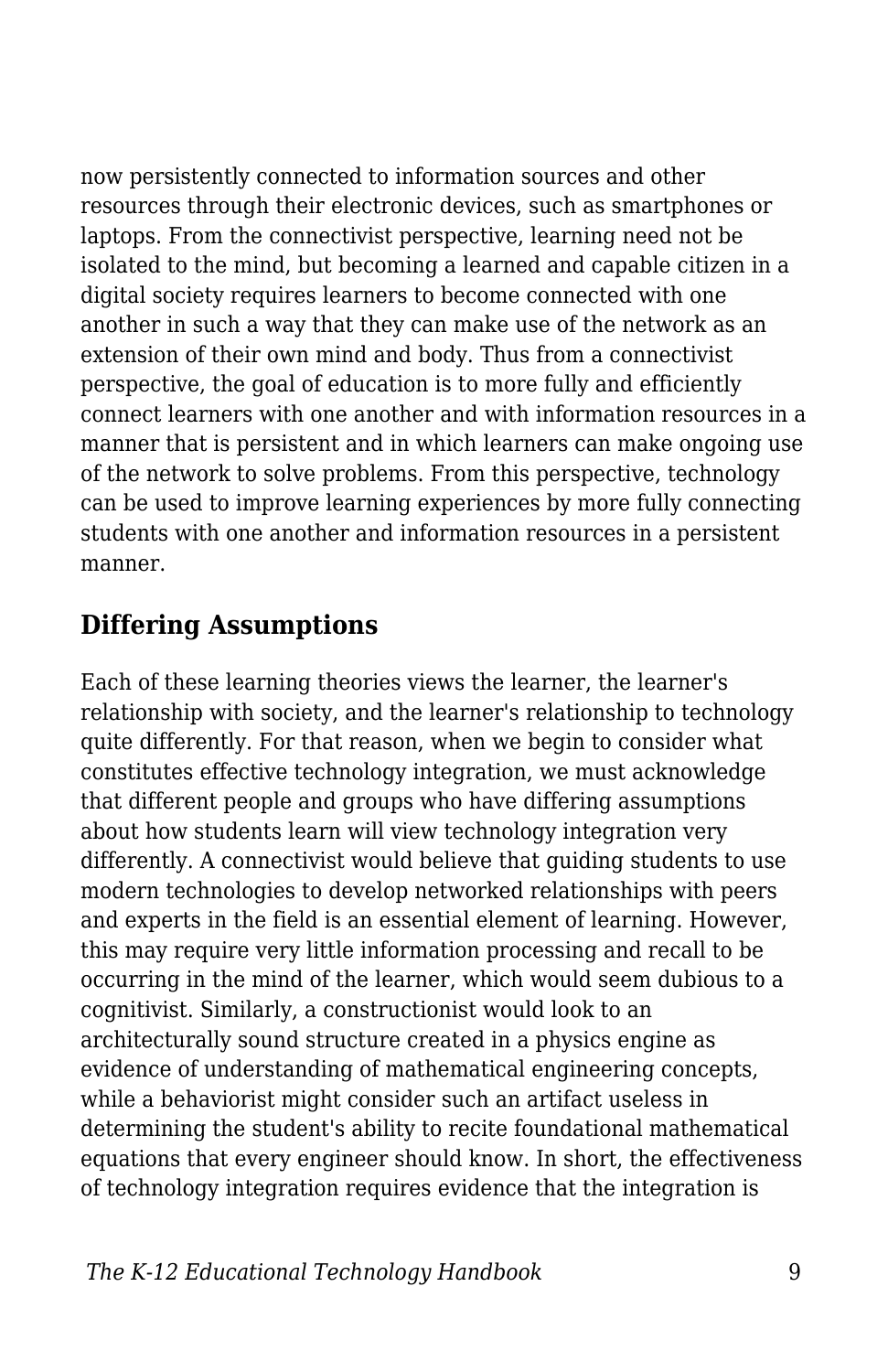effective, but what is believed to be effective for learning will depend upon our view of learning.

Thus, the first step toward defining effective technology integration for yourself is to consider how you define learning and what constitutes evidence of learning. Similarly as teachers work within educational institutions, the criteria by which they and their students are evaluated will rely upon one or more of the learning theories mentioned above. If there is misalignment between how the teacher views learning and how the institution views learning, then misunderstandings will arise, because what the teacher views to be effective technology integration may not be recognized or valued by the institution and vice versa.

As such, teachers need to decide for themselves what learning is to them and also understand what learning means in the institutions in which they operate. So, before you can ask yourself what is effective technology integration, you must first ask yourself the following two questions:

- What are my beliefs about learning and how learning occurs?
- What are my institution's beliefs about learning and how learning occurs?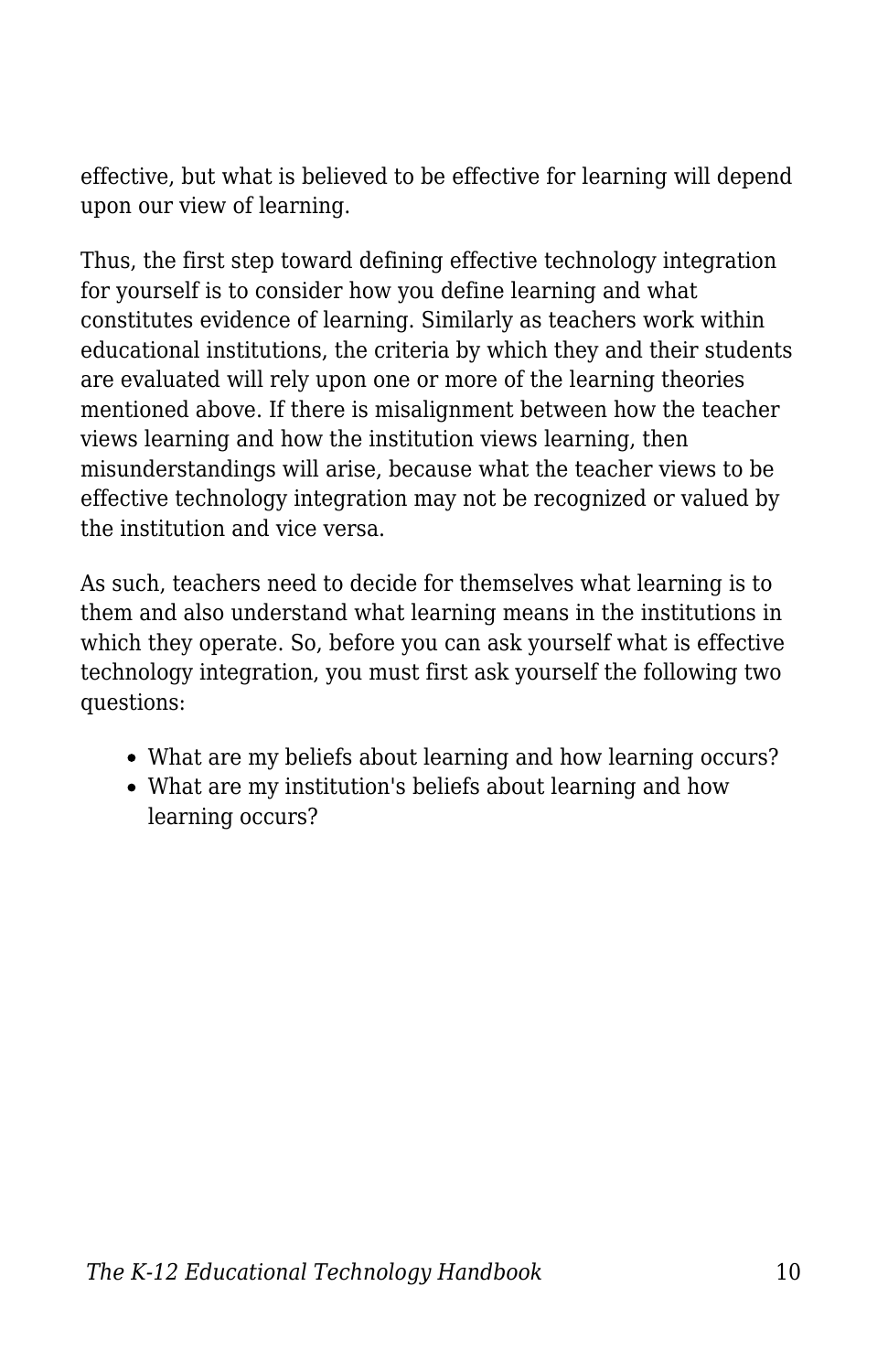#### **Learning Check**

Which learning theory emphasizes networked thinking?

- a. Behaviorism
- b. Connectivism
- c. Constructivism
- d. Cognitivism

Which learning theory emphasizes stimulus and response relationships?

- a. Behaviorism
- b. Connectivism
- c. Constructivism
- d. Cognitivism

Which learning theory emphasizes the inner workings of the mind?

- a. Behaviorism
- b. Connectivism
- c. Constructivism
- d. Cognitivism

Which learning theory emphasizes prior personal and cultural experiences?

- a. Behaviorism
- b. Connectivism
- c. Constructivism
- d. Cognitivism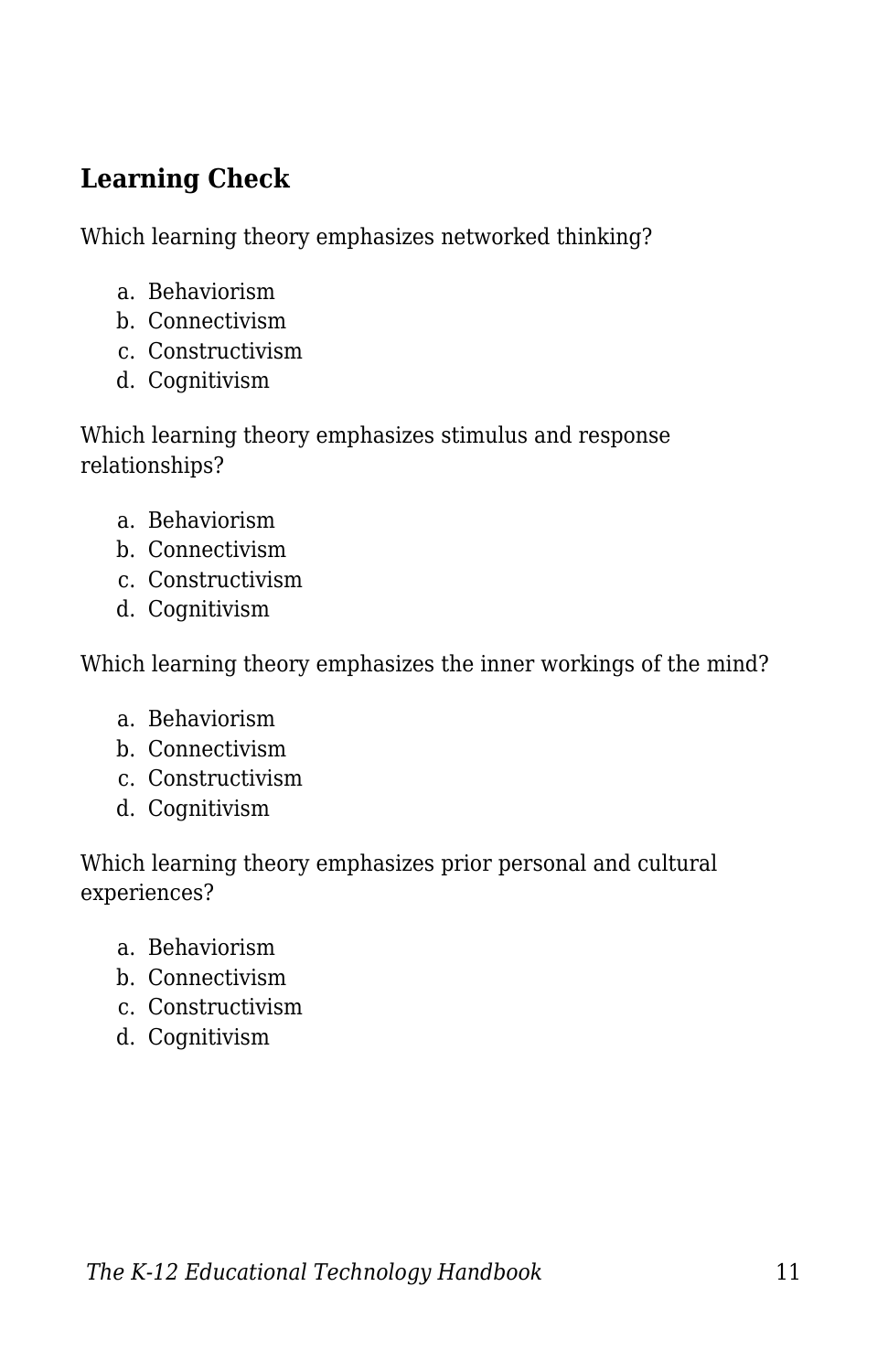## **Beliefs and Values**

Once you understand how both you and your institution view the learning process, then you can move to the next step and consider your beliefs and values with regard to technology. Some people might value the acquisition of technical skills for the sake of technical skills to be a good thing, while others might believe that technology should only be used if it is helping students to learn content better or to learn more. Though all students should learn some level of technical skill competency in order to make them suitable for the modern workplace (e.g., productivity software, keyboarding, basic programming), most technologies in education are not focused on this type of learning.

Rather, when we talk about technology integration, we are generally talking about using technology to improve the learning of content knowledge, such as science, math, history, or language arts. When viewed in this way, teachers and institutions need to consider how well new technologies will help them to teach age-old content in better or more efficient ways and what are the opportunity costs associated with a shift to new technologies.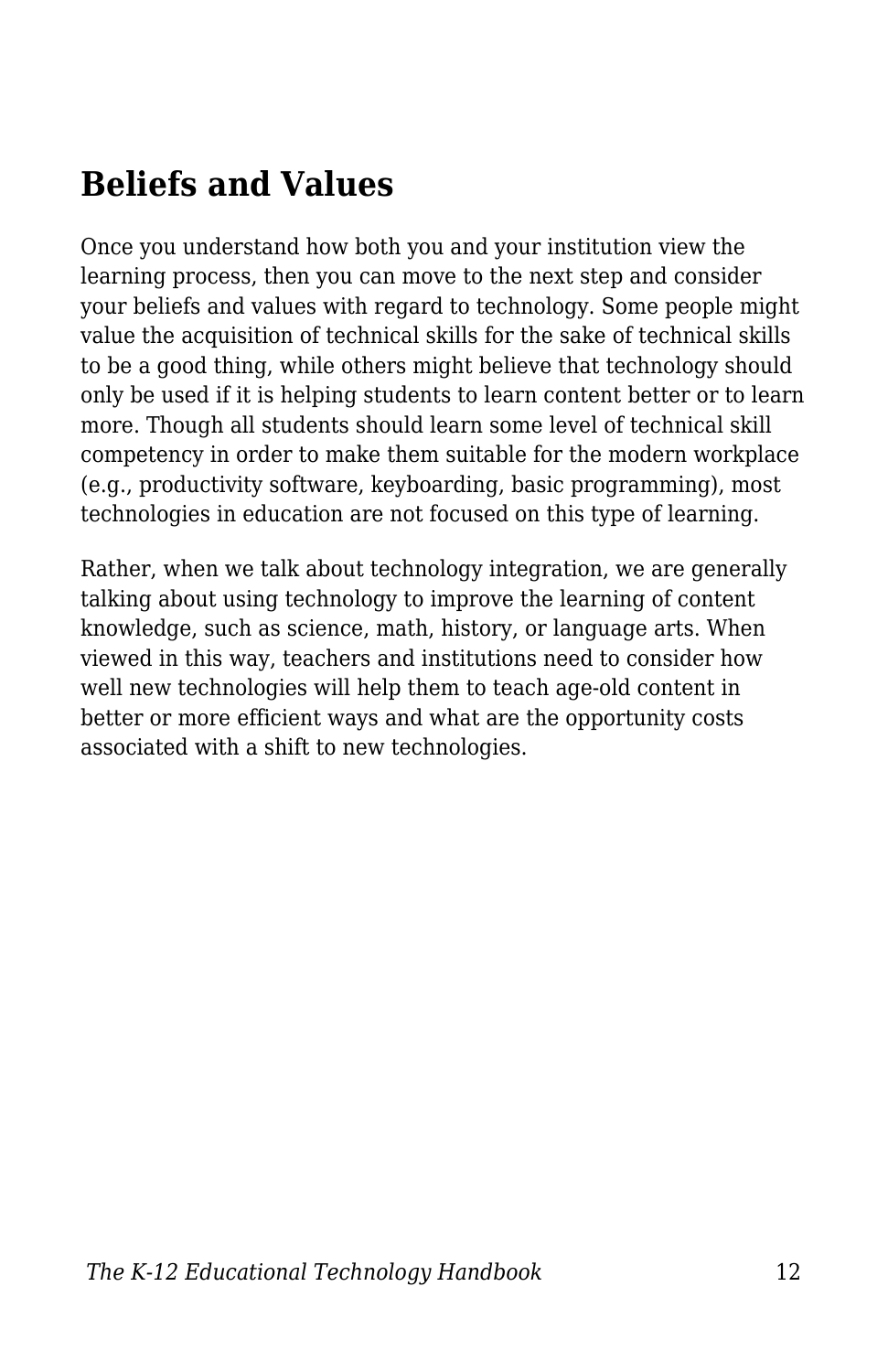

student ipad school, Brad Flickinger via Flickr, CC BY 2.0

There is a common myth in education related to technology adoption that older or more experienced teachers are less likely to adopt new technologies and to innovate upon their practice than younger teachers. Though this may sometimes be the case, many people do not stop to consider why this might be happening. Evidence suggests that age ultimately has nothing to do with a person's willingness to innovate, but rather, experience may help people to more quickly identify the transient nature of some changes or that some so-called innovations are actually harmful or ineffective for students.

In the case of technology in education, experienced teachers may have a wealth of understanding of how their students learn and how they can teach in effective ways, whereas new teachers may be eager to try new things and to adopt technologies that they think will help them be effective in the classroom. The problem is that sometimes the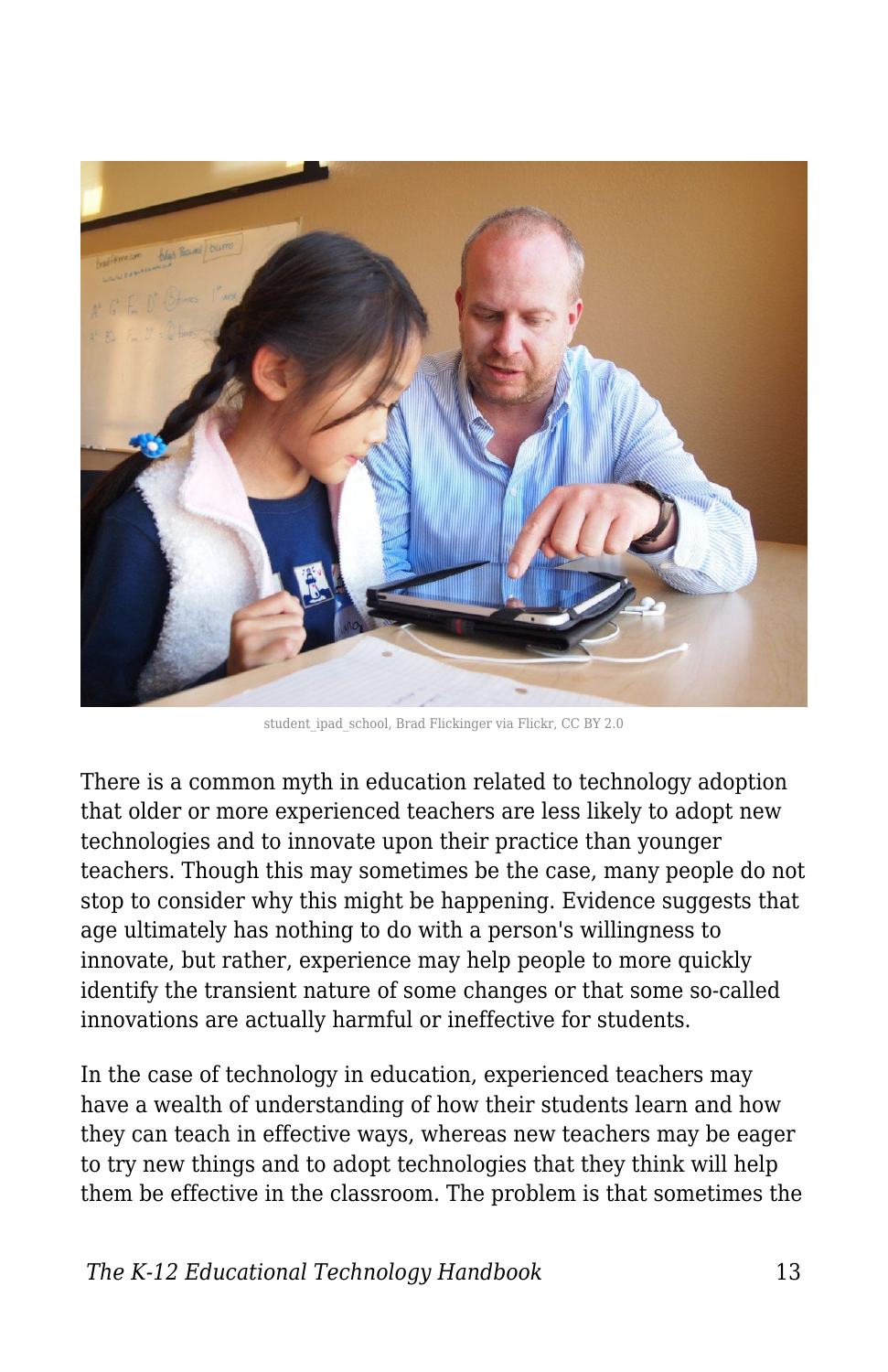most eager teachers are also the least capable of making informed decisions, because they may lack the experiential knowledge necessary to make informed choices about these technologies, how much time to invest in learning them, and what to expect in terms of student outcomes. In every case, a teacher's beliefs and values will drive how they view technology integration, whether old or young, and their willingness to use technologies in their classrooms.

Similarly, schools and districts have their own beliefs and values about technology, how it should be used, and how it will impact students. For this reason it is important for us to understand each of these groups' beliefs and values, how they may be different, and how this influences the process of technology integration. Though personal beliefs and values are complicated and will vary between different people, we will consider four areas of belief and value that guide teachers and institutions in their technology integration practices. These include: Proof, Facility, Compliance, and Institutionalization.

#### **Proof**

First, proof deals with the efficiency or efficacy of a technology to help improve student learning. Proof requires some form of discernible or measurable outcome and will be most important to teachers in the classroom or to principals and other administrators who invest time and money into technology and must prove that it is improving student achievement. From a teacher's or principal's perspective, if a technology does not directly improve students' ability to learn in a discernible or measurable way, then the value of that technology will be dubious. Teachers are stressed for time and they do not want to invest the effort necessary to learn and implement new technologies if they are not going to see actual results in how their students are learning. Likewise, principals face financial and other stressors which require them to provide evidence of student learning and that they are being wise stewards of institutional resources.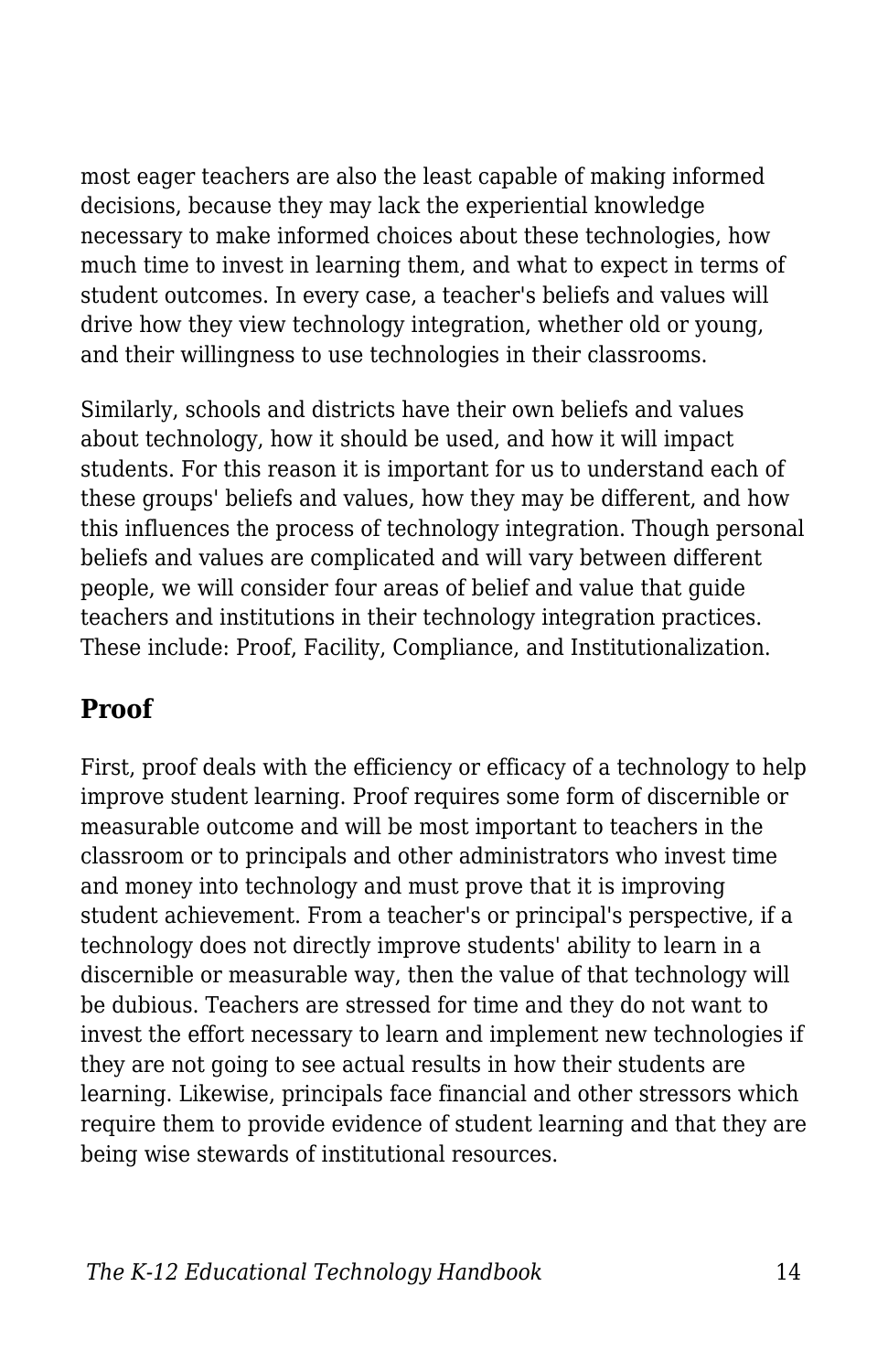Proof might be slightly different for teachers and principals, however, due to their level of vision and operation. A teacher will want evidence that a technology works in her classroom through the creation of student artifacts or saved time, while a principal might want evidence that a technology works in all classes, preferring more generalizable research evidence over anecdotal evidence from one or two teachers. This means that teachers and principals might not always see eye-toeye when it comes to identifying meaningful evidence for technology integration, because a classroom teacher will not care about what the research says if she is not seeing success in her classroom, and a principal might not care what an individual teacher says as long as the evidence from other teachers is strong.

#### **Facility**

Second, facility (as in *facile* or easy) deals with the ease at which a new technology can be learned, implemented, or managed at the teacher- or student-level. Teachers want to use tools that are easy to learn, and the greater the learning curve associated with a new technology the less likely a teacher will be willing to invest the time and energy necessary to learn it. Similarly, if the technology requires teachers to invest a large amount of time troubleshooting or providing tutorials to students, then they are much less likely to use it. Teachers value technologies that they can pick up, easily use, and put away. Technology support personnel value these technologies as well, because it means that they can provide less support to teachers in learning and troubleshooting them, but principals and other administrators may not believe that facility is very important in comparison to other values, because in their eyes the value of the technology for learning would outweigh the difficulties in terms of time or effort. Thus, a principal might require all teachers to learn a new technology, because she believes that it will drastically improve student learning, even though that technology is very difficult to use and requires high levels of support.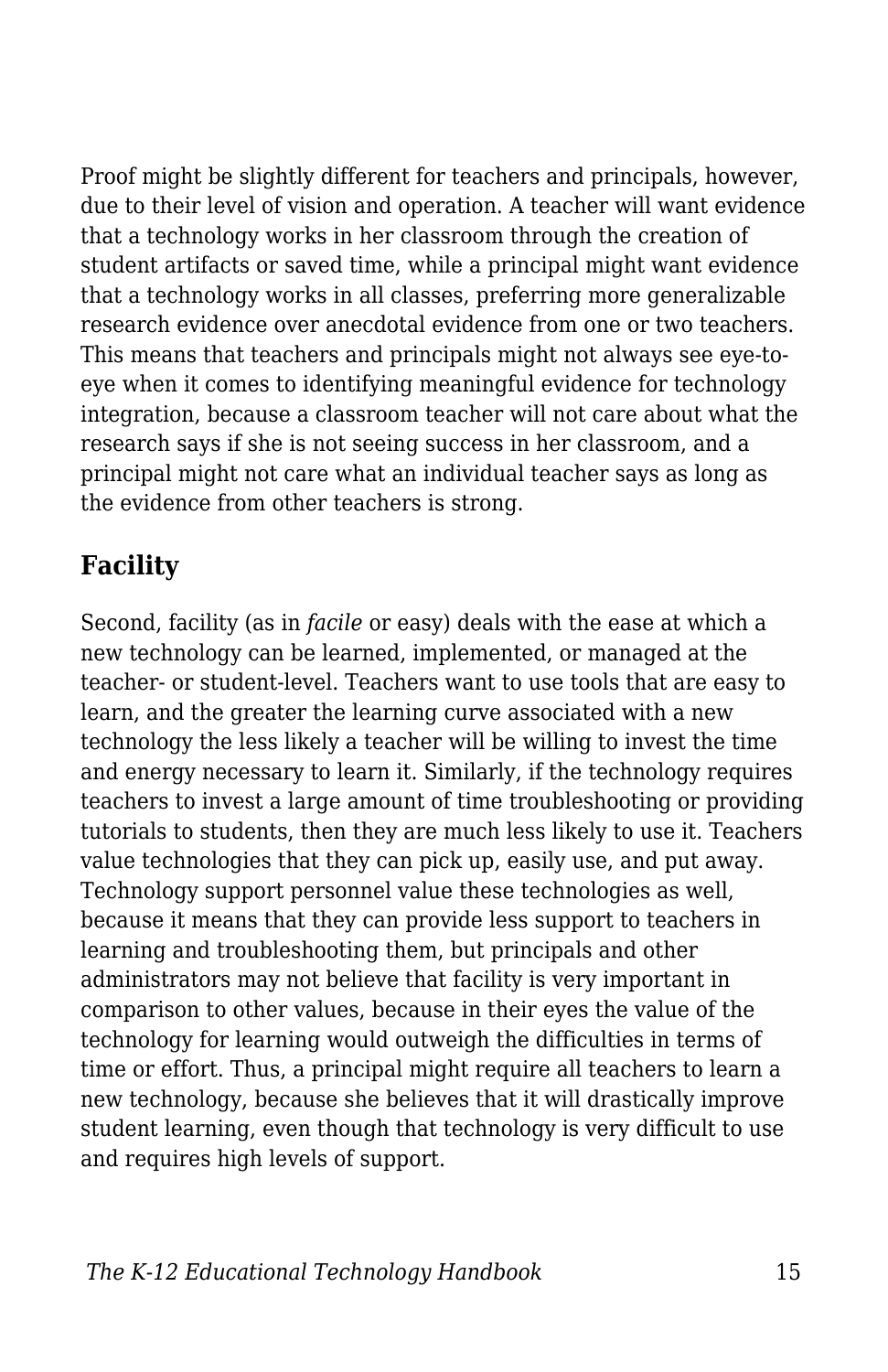#### **Compliance**

Third, compliance deals with the legal and ethical requirements of technology use in contrast to their pragmatic use. Those who value compliance will ensure that new technologies meet security requirements or legal requirements regarding student security. Teachers and administrators rarely think about compliance when integrating new technologies, or if they do, they only do so as an afterthought. Rather, strategic technology support personnel deal most heavily with this issue and seek to ensure that technologies that are used in the classroom and across institutions will not pose legal risk to the institution. Thus, the teacher may have students use an online blogging platform without letting school or district personnel know, because those same personnel might tell her to stop, because the platform does not meet mandated security, accessibility, or privacy requirements. Similarly, filtering of web searches is typically managed at the school or district level to ensure compliance with state and federal regulations, while classroom teachers might complain about how strict filtering systems are or may have little say in determining what is allowed and what is banned. In short, compliance is an essential consideration for schools to ensure safe, legal, and ethical technology use, but it is typically only considered by those in specialized positions, such as technology administrators or those in a disabilities office.

#### **Institutionalization**

And fourth, institutionalization deals with infrastructural compatibility, cost, lifespan, and management scale of new technologies. When a teacher purchases a new device or set of devices for her classroom she may not think ahead about the longterm costs associated with those devices (e.g., the price of apps or software updates, breakage, replacement), whether or not the devices are compatible with the school's technology infrastructure (e.g., can they access the network?), or the work involved in keeping those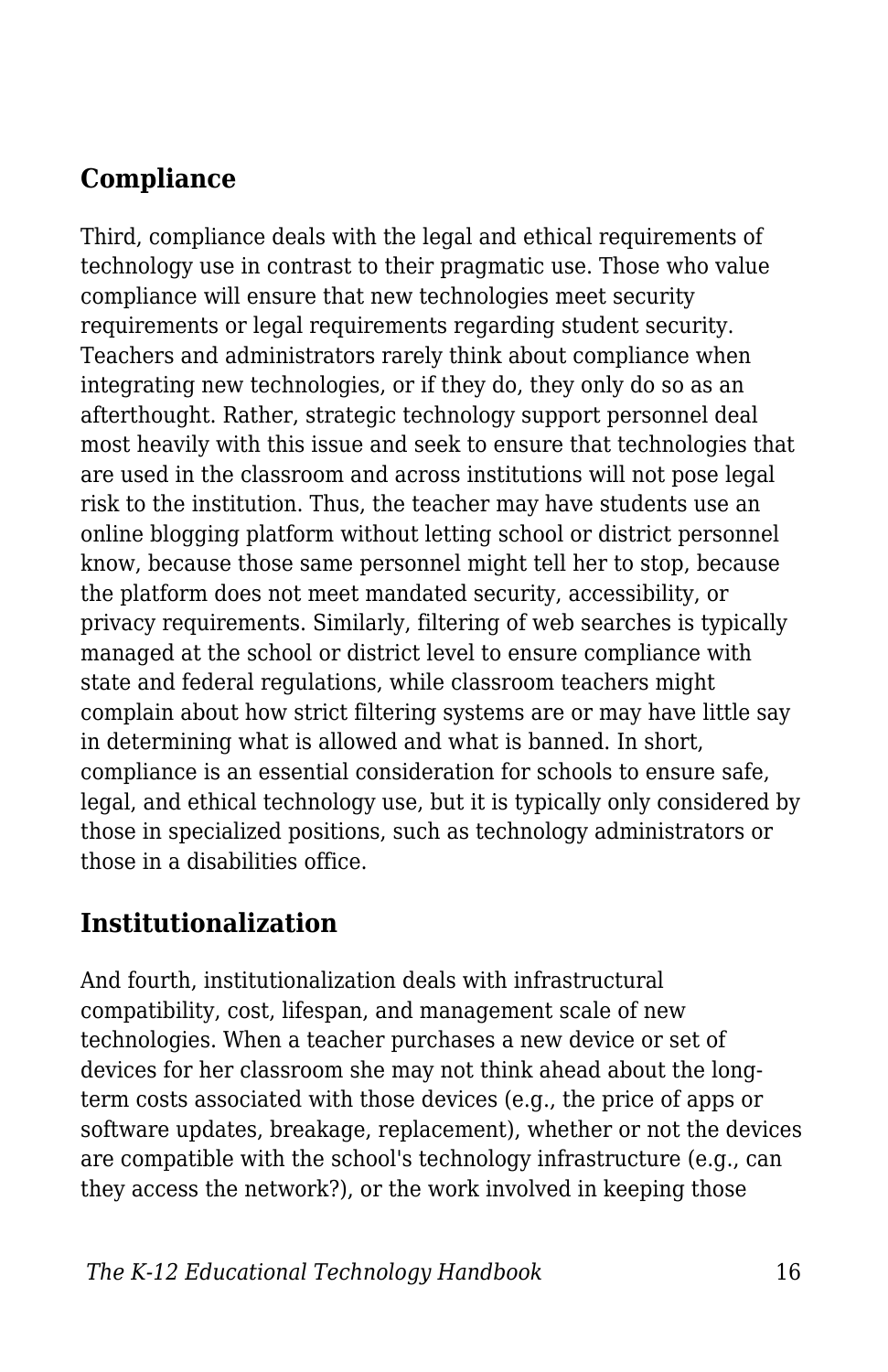devices up-to-date and working. Rather, technology support personnel often understand these issues very well, and this will guide them to prefer certain technologies over others. For instance, technology personnel might want to provide Chromebooks to students (which are easy to manage at scale) instead of iPads (which are not), even though teachers might want iPads. This can create a tension between technology personnel and teachers, where teachers want to use technologies that may be too difficult to support or technology personnel might want to use technologies that have limited classroom value.

#### **Differing Beliefs and Values**

Based on these four values, it is easy to see why technology integration in school settings can be so complicated. On the one hand, a principal might value proof by wanting to use technologies that are shown through research to improve student learning, while the teacher may want to use a technology that is easy to learn, and a technology support professional might want to use a technology that is compliant and that can easily be implemented at an institutional level. The problem is that a single technology rarely does all things well, and for that reason, certain groups will gravitate toward certain technologies while others will take a very different view.

Thus, though a classroom teacher might want to purchase iPads, a technology administrator might want to purchase Chromebooks, and a principal might want to purchase PC or Mac laptops. Each person in this scenario has certain values driving why they are picking one technology over another, and if the teacher does not understand the reason why a principal or tech support professional might have a differing view about what technologies to adopt, this can cause problems for integrating technology, because the teacher may not be able to get the technologies that she wants, she may not have the support necessary to manage and support them, or she might be required to use a technology that she does not want to use.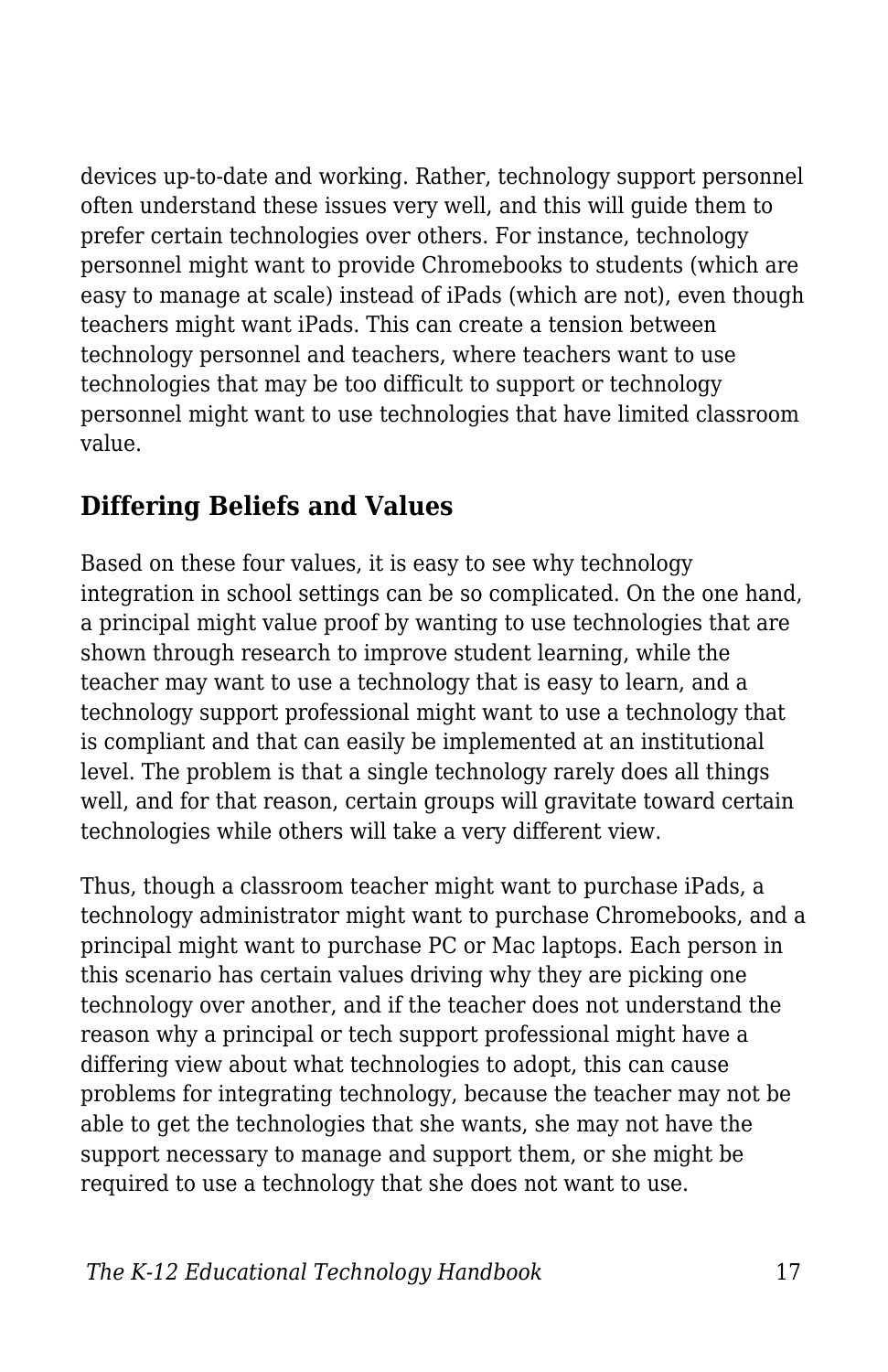In all cases, the best approach to technology integration involves considering the beliefs and values of everyone involved in the institution and making selections and necessary compromises to best meet their needs. As a teacher, you must understand at least at a basic level the beliefs and values that principals and technology support personnel are working under so that you can understand their perspectives and help to inform technology decision-making with your own. So, you must consider the following:

- What are the most important factors that will guide my own technology integration decision-making?
- How do I communicate and collaborate with others who may have different values?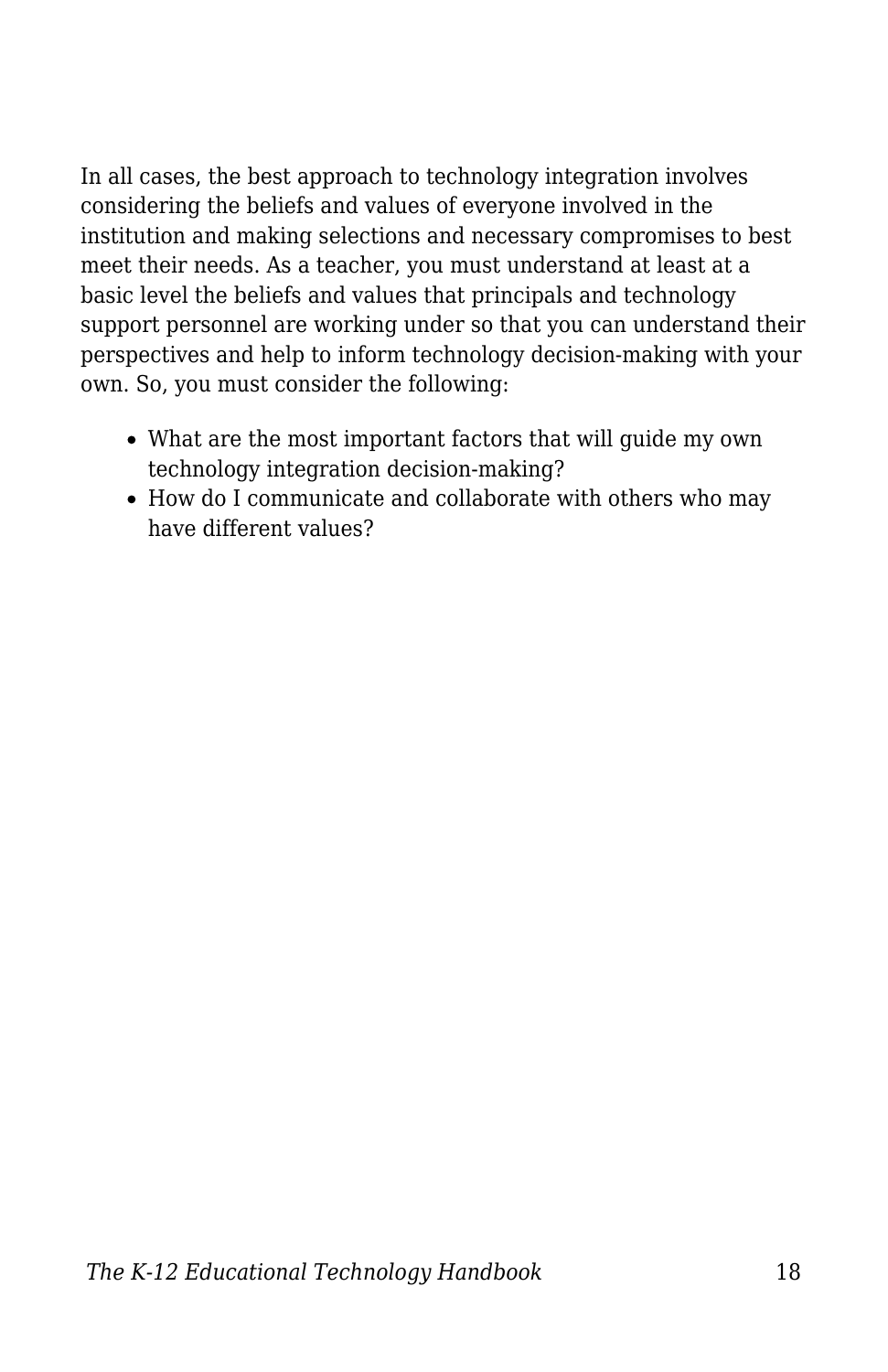#### **Learning Check**

Which two values would probably be most important to a **classroom teacher**?

- a. Proof
- b. Facility
- c. Compliance
- d. Institutionalization

Which two values would probably be most important to a **technology administrator**?

- a. Proof
- b. Facility
- c. Compliance
- d. Institutionalization

Which two values would probably be most important to a **principal**?

- a. Proof
- b. Facility
- c. Compliance
- d. Institutionalization

# **Technology Integration Models**

Once you have a basic grasp of your own approach to learning and the beliefs and values that will guide your technology integration, you are ready to begin exploring how to make this happen effectively. Technology integration models are theoretical models that are designed to help teachers, researchers, and others in the education field to think about technology integration in meaningful ways. There are many, many technology integration models that are used by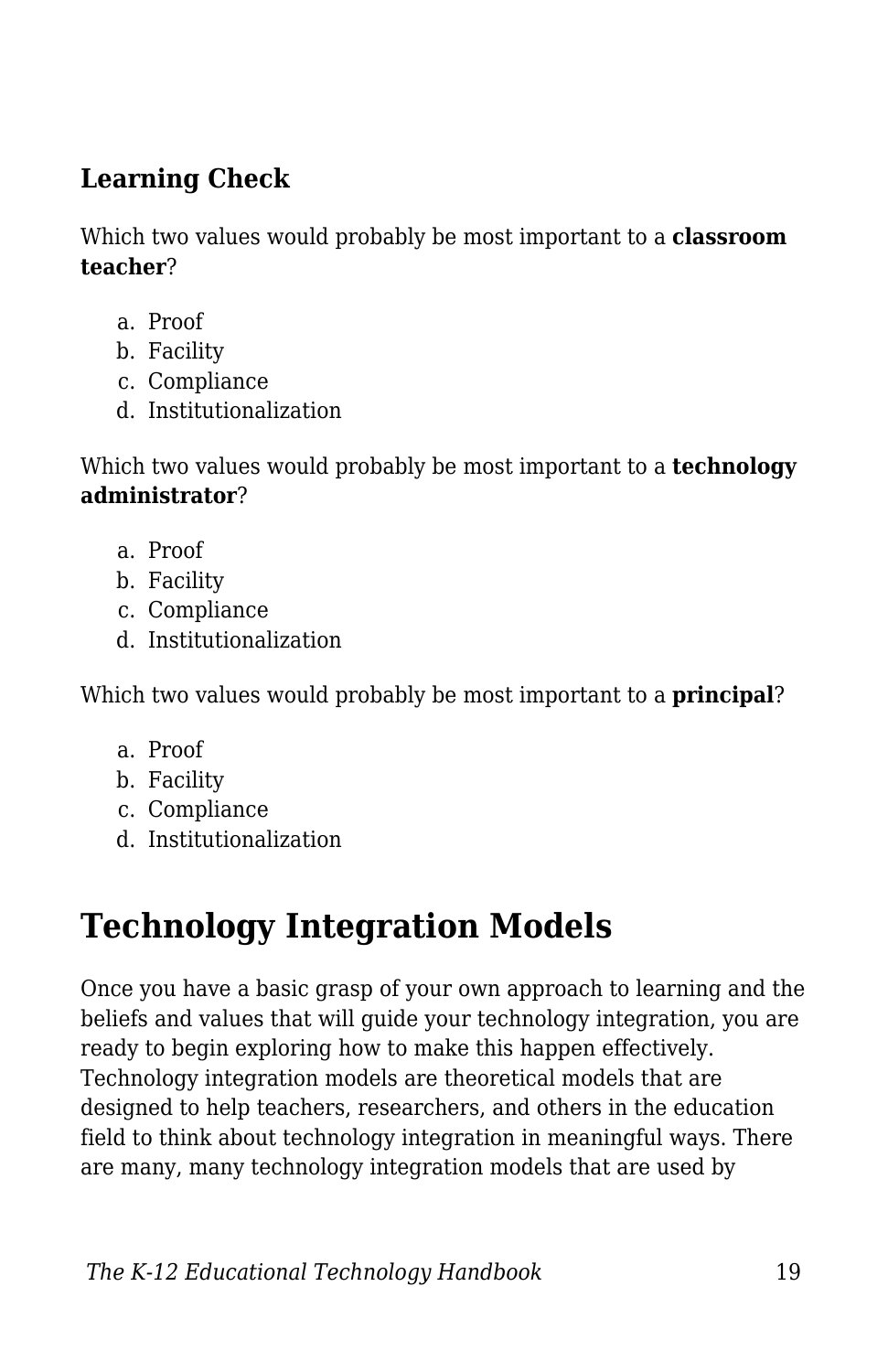different groups. Some models are very popular while some are only used by very small groups of people, and some are very similar to one another, while others are very unique. Rather than provide an exhausting description of each technology integration model, we will now proceed by providing a brief overview of a few that we believe to be most widely used or valuable to help you begin thinking about technology integration in your classroom. The models we will explore will include the following: TPACK, RAT, SAMR, and PICRAT.

#### **TPACK**

TPACK is the most commonly used technology integration model amongst educational researchers. The goal of TPACK is to provide educators with a framework that is useful for understanding technology's role in the educational process. At its heart, TPACK holds that educators deal with three types of core knowledge on a daily basis: technological knowledge, pedagogical knowledge, and content knowledge. Content knowledge is knowledge of one's content area such as science, math, or social studies. Pedagogical knowledge is knowledge of how to teach. And technological knowledge is knowledge of how to use technology tools.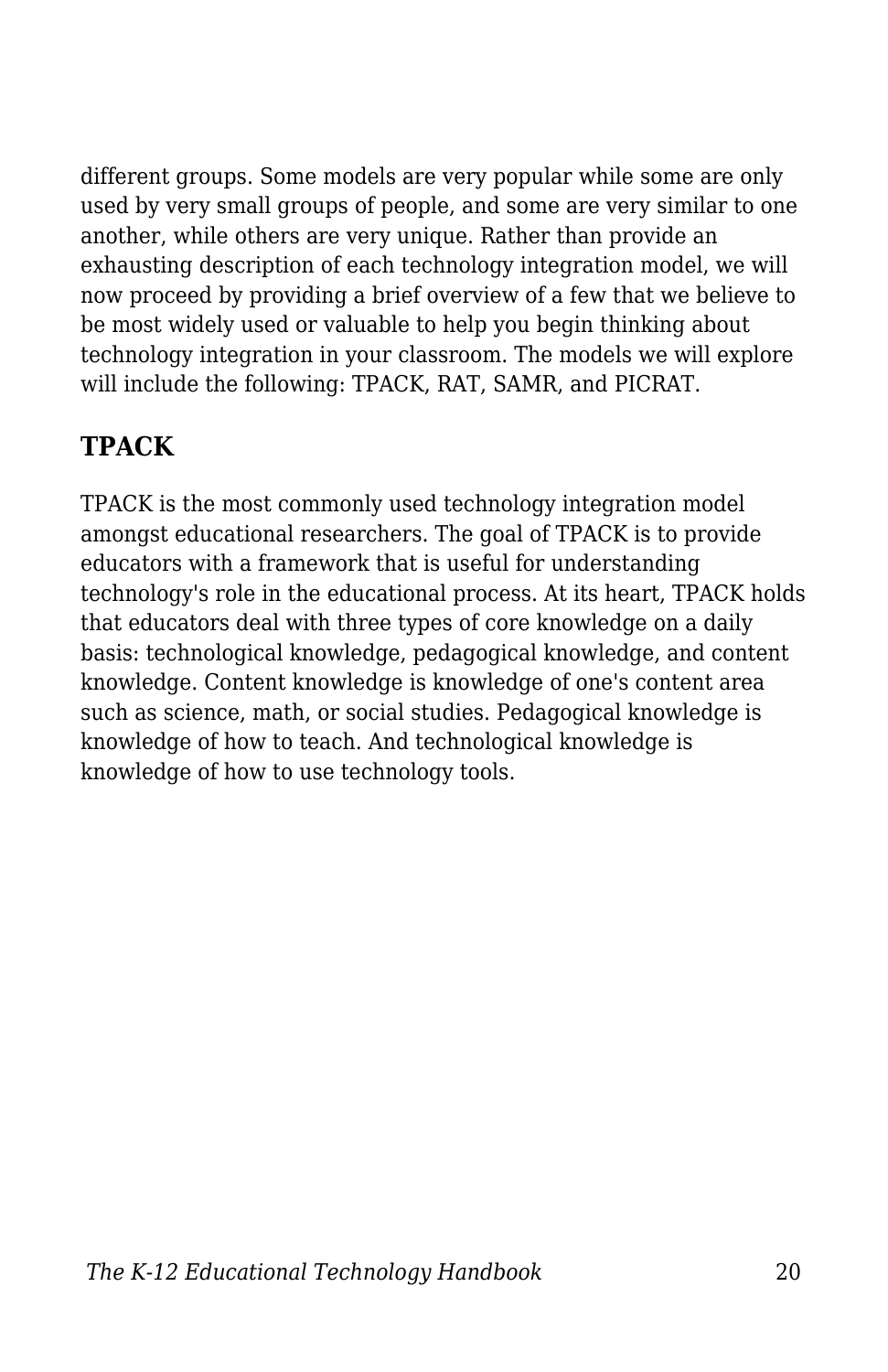

Reproduced by permission of the publisher, © 2012 by tpack.org

The TPACK model

These core knowledge domains, however, interact with and build on each other in important and complicated ways. For instance, if you are going to teach kindergarten mathematics, you must both understand mathematics (i.e. content knowledge) and how to teach (i.e. pedagogical knowledge), but you must also understand the relationship between pedagogy and the content area. That is you must understand how to teach mathematics, which is very different from teaching other subject areas, because the pedagogical strategies you use to teach mathematics will be specific to that content domain. When we merge content knowledge and pedagogical knowledge together, a hybrid domain emerges called pedagogical content knowledge. Pedagogical content knowledge includes knowledge about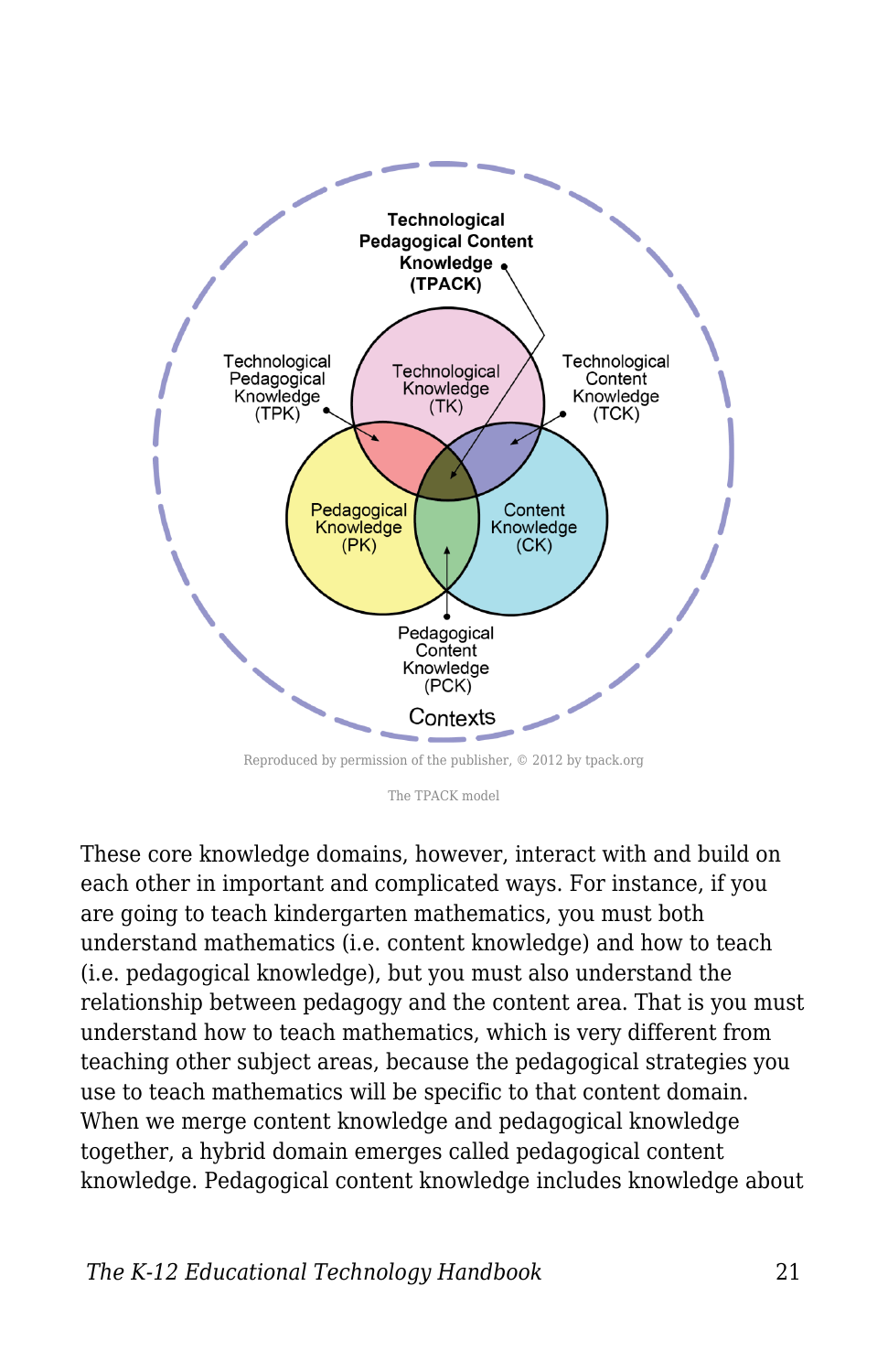content and pedagogy, but it also includes the specific knowledge necessary to teach the specified content in a meaningful way.

TPACK goes on to explain that when we try to integrate technology into a classroom setting, we are not merely using technological knowledge, but rather, we are merging technological knowledge with pedagogical content knowledge to produce something new. TPACK or technological pedagogical content knowledge is the domain of knowledge wherein technology, pedagogy, and content meet to create a meaningful learning experience. From this, educators need to recognize that merely using technology in a classroom is not sufficient to produce truly meaningful technology integration. Rather, teachers must understand how technology, pedagogy, and content knowledge interact with one another to produce a learning experience that is meaningful for students in specific situations.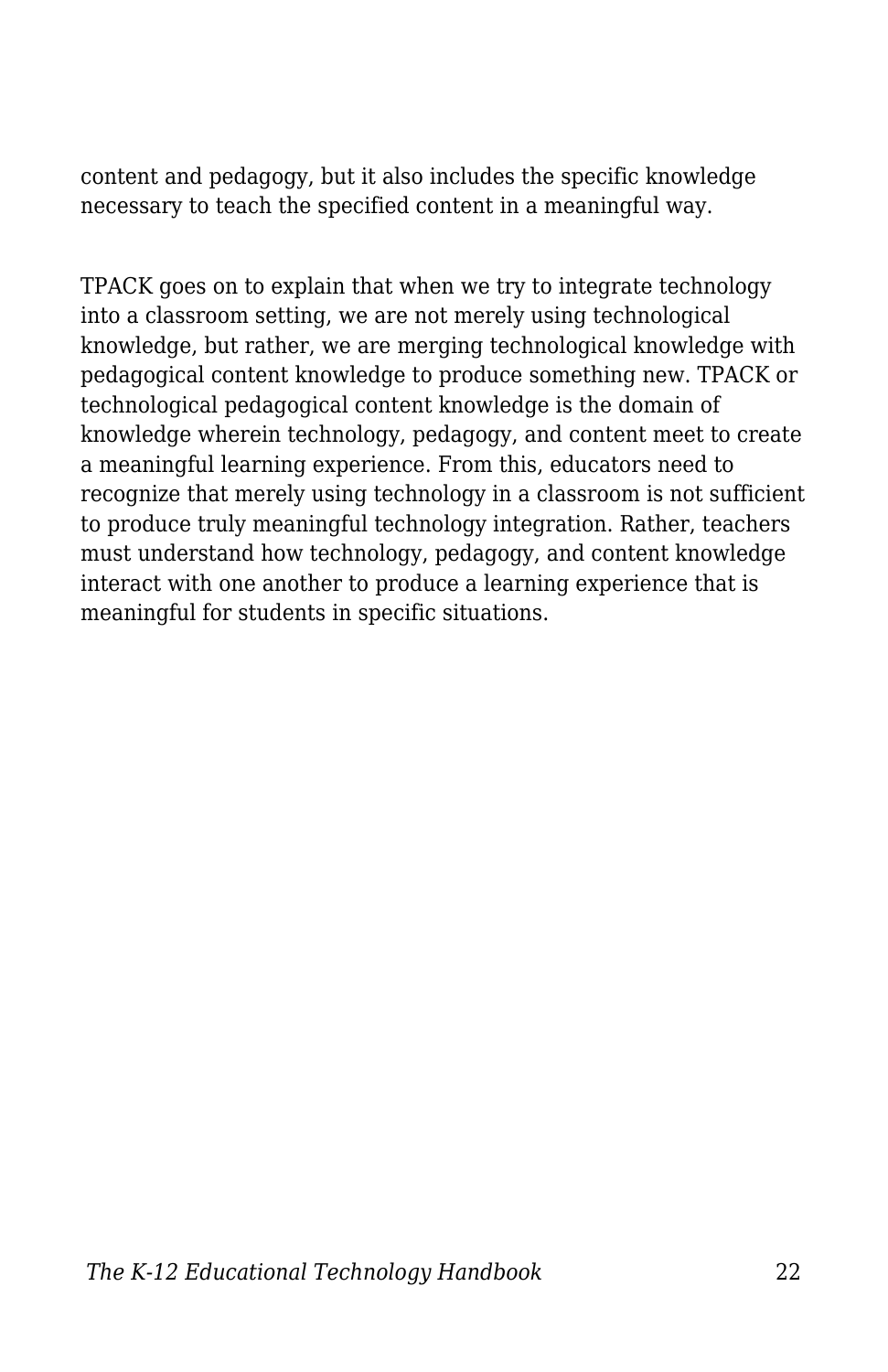#### **Learning Check**

Knowing how to send an email would be an example of what kind of knowledge?

- a. PK
- b. CK
- c. TK
- d. TPK

Knowing how to teach biology would be an example of what kind of knowledge?

- a. TPK
- b. TCK
- c. PCK
- d. TPACK

Knowing how to use virtual reality headsets to teach about the Renaissance would be an example of what kind of knowledge?

- a. TPK
- b. TCK
- c. PCK
- d. TPACK

How useful does TPACK seem to you?

- a. Not at all useful
- b. Somewhat useful
- c. Useful
- d. Very useful
- e. Extremely useful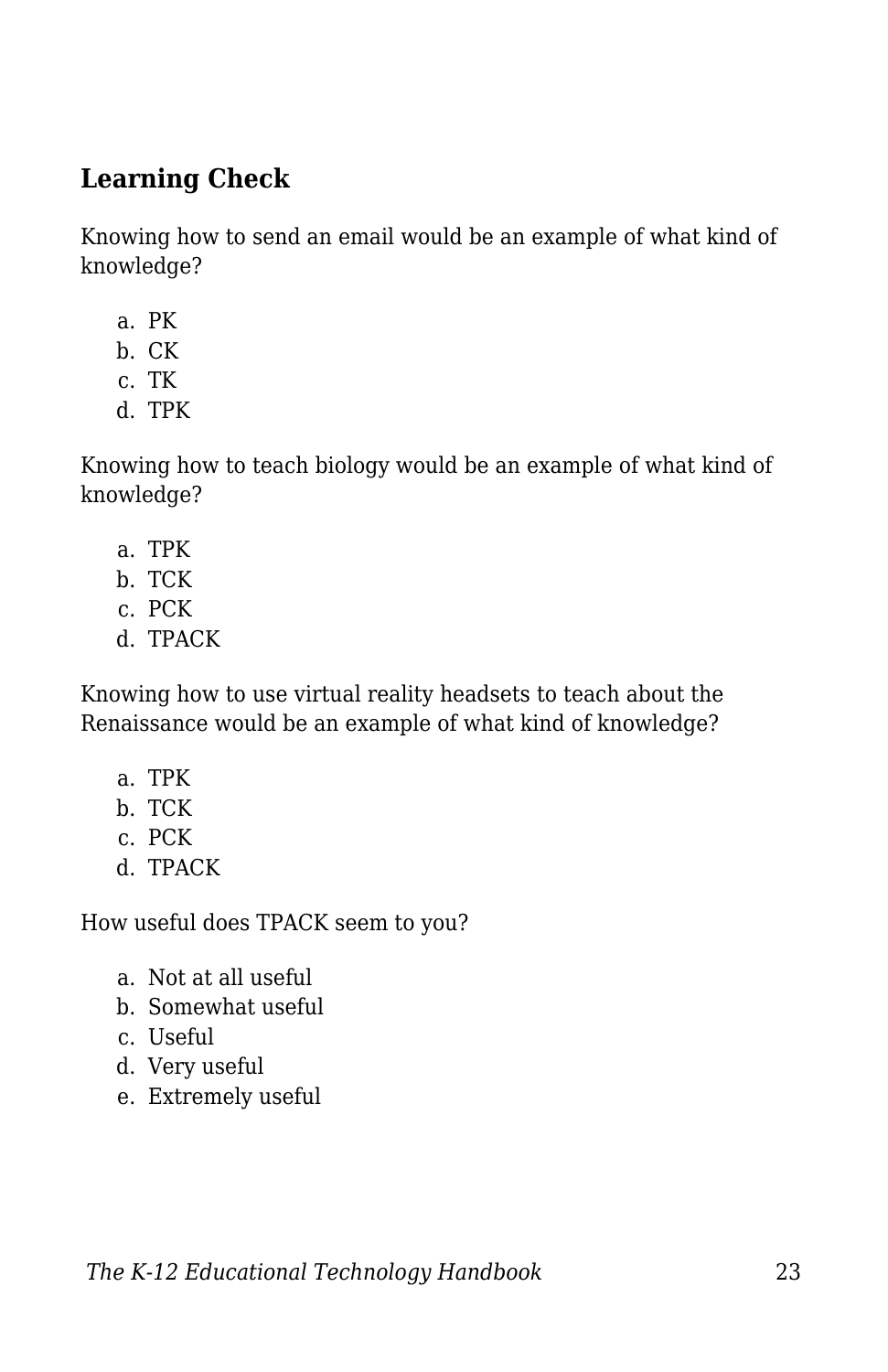#### **RAT and SAMR**

RAT and SAMR are very similar technology integration models, though RAT has been used more often by researchers and SAMR has been used more often by teachers. Both of these models assume that the introduction of technology into a learning experience will have some effect on what is happening, and they try to help us understand what this effect is and how we should be using technology in meaningful ways.

RAT is an acronym for replace, amplify, and transform, and the model holds that when technology is used in a teaching setting, technology is either used to replace a traditional approach to teaching (without any discernible difference on student outcomes), to amplify the learning that was occurring, or to transform learning in ways that were not possible without the technology (Hughes, Thomas, & Scharber, 2006). Similarly, SAMR is an acronym for substitution, augmentation, modification, and redefinition (Puentedura, 2003). To compare it to RAT, substitution and replacement both deal with technology use that merely substitutes or replaces previous use with no functional improvement on efficiency. Redefinition and transformation both deal with technology use that empowers teachers and students to learn in new, previously impossible ways.

# $Replace \Rightarrow Substitution$ **Amplify Saugmentation Transform**  $\Rightarrow$  **Redefinition**

A comparison of the levels of SAMR and RAT

Comparing RAT and SAMR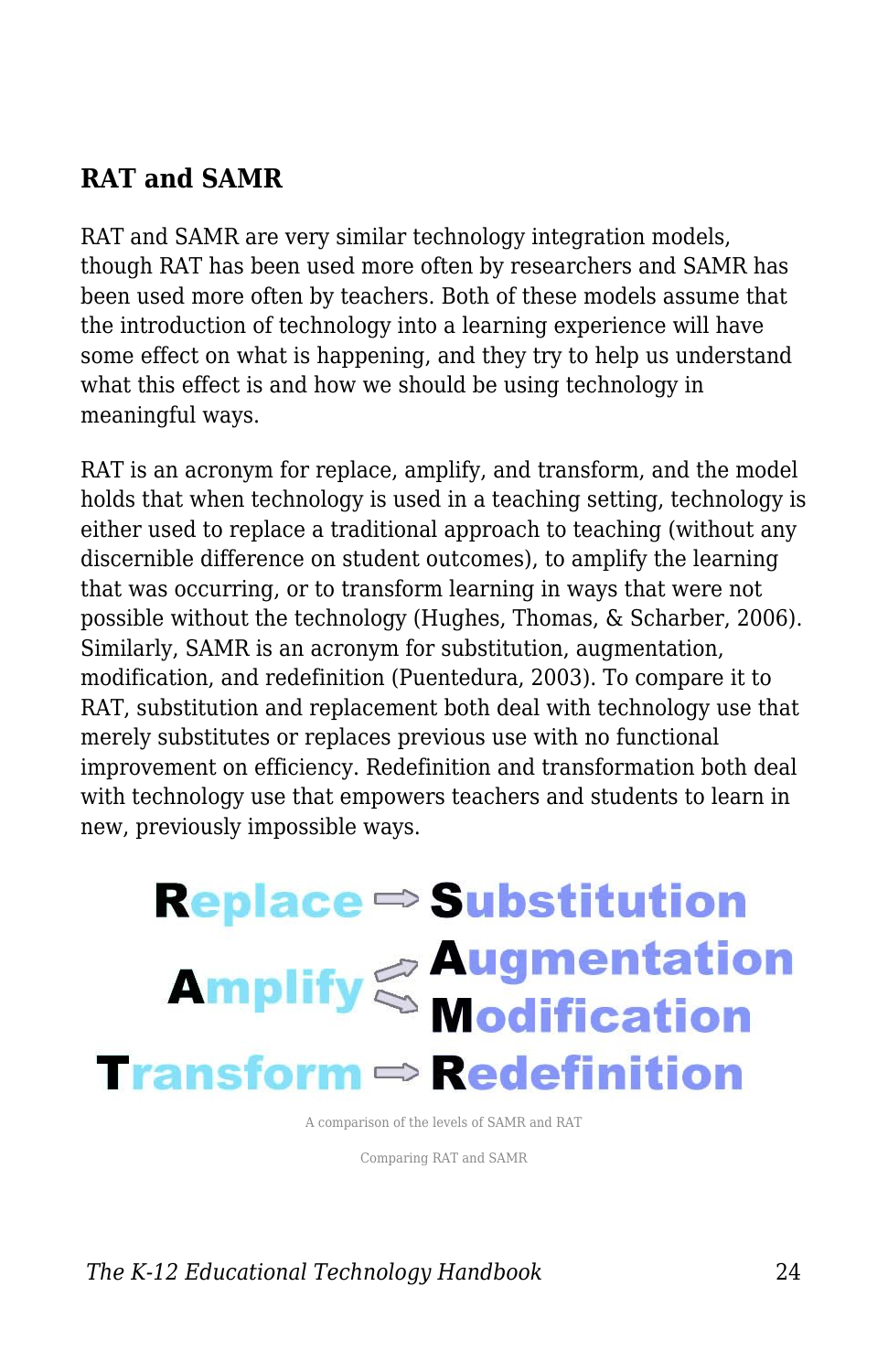The difference between these two models rests in the center letters, wherein RAT's amplification is separated into two stages as SAMR's augmentation and modification. All of these stages deal with technology use that functionally improves what is happening in the classroom, but in the SAMR model, augmentation represents a small improvement, and modification represents a large improvement.

Both of these models are helpful for leading educators to consider the question: what effect is using the technology having on my practice? If the technology is merely replacing or substituting previous practice, then it is a less meaningful use of technology. Whereas technology use that transforms or redefines classroom practice is considered to be more valuable.

#### **PICRAT**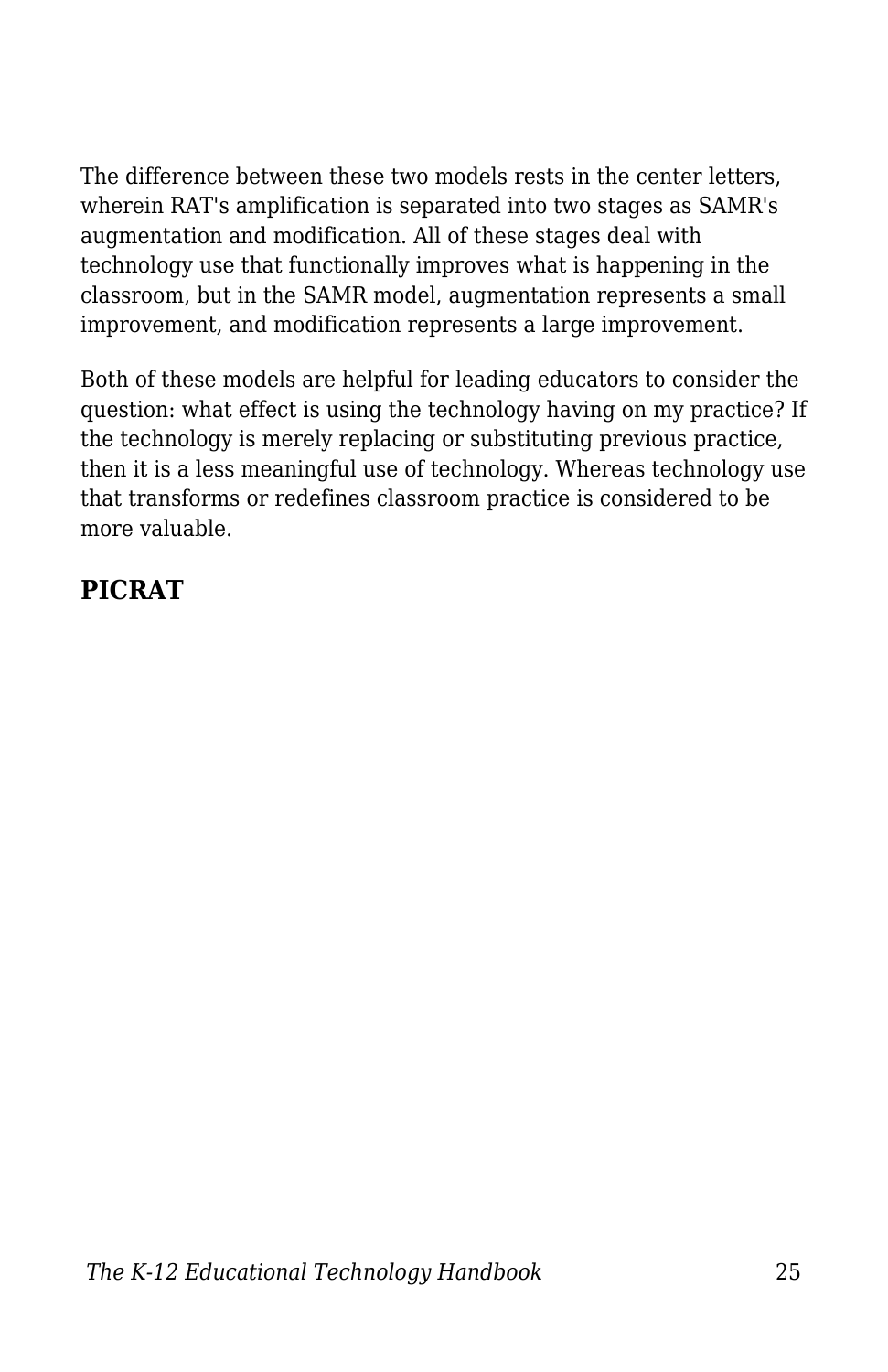

Building off of the ideas presented in the models above, we will now provide one final model that may serve as a helpful starting point for teachers to begin thinking about technology integration.

PICRAT assumes that there are two foundational questions that a teacher must ask about any technology use in their classrooms. These include:

- 1. What is the students' relationship to the technology? (PIC: Passive, Interactive, Creative)
- 2. How is the teacher's use of technology influencing traditional practice? (RAT: Replace, Amplify, Transform; cf. Hughes, Thomas, & Scharber, 2006)

The provided illustration maps these two questions on a two-

*The K-12 Educational Technology Handbook* 26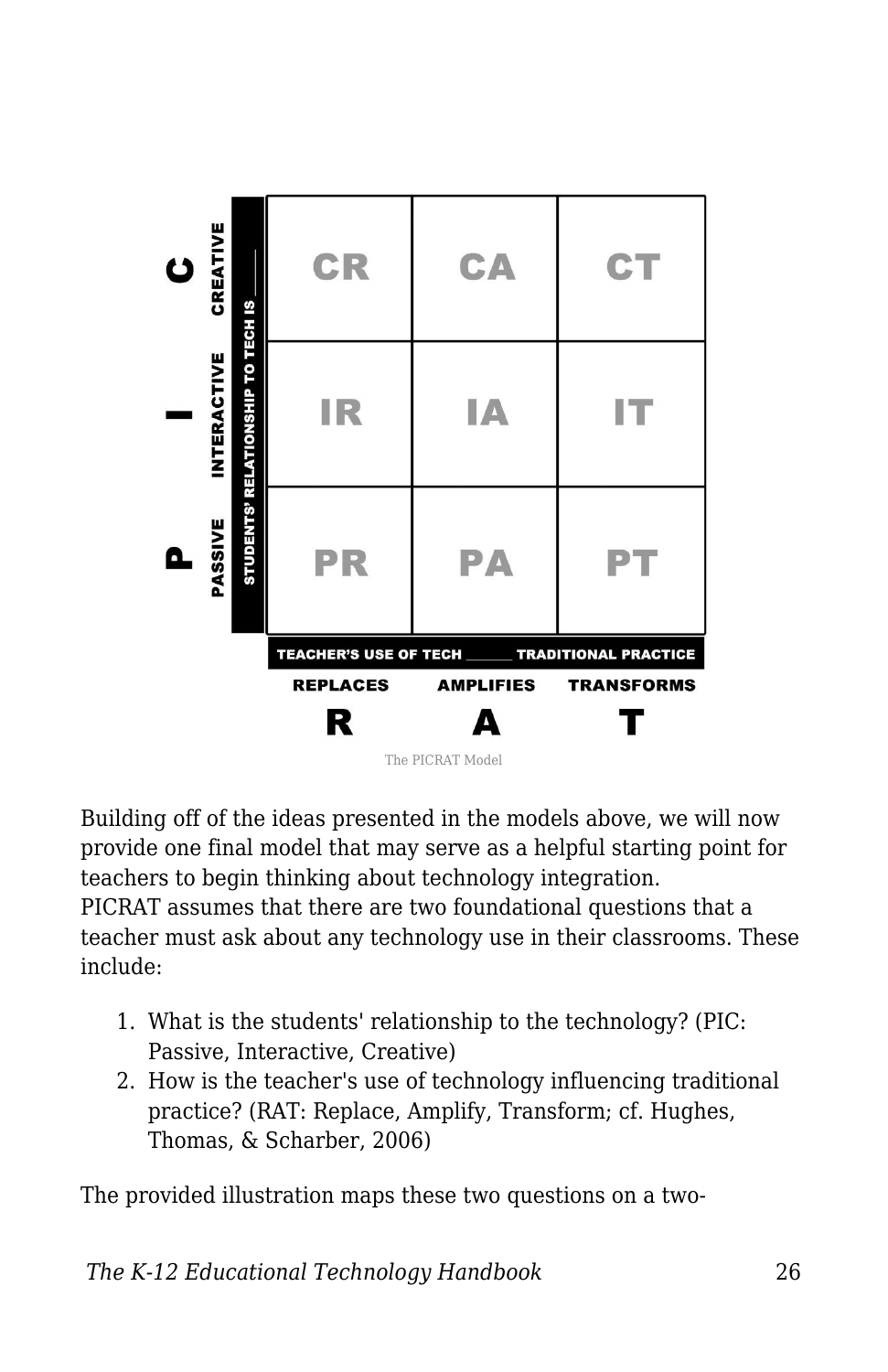dimensional grid, and by answering these two questions, teachers can get a sense for where any particular practice falls.



Teachers should seek to move their practice toward the top-right of PICRAT

For instance, if a history teacher shifts from writing class notes on a chalkboard to providing these notes in a PowerPoint presentation, this would likely be categorized in the bottom-left (PR) section of the grid, because the teacher is using the technology to merely replace a traditional practice, and the students are passively taking notes on what they see. In contrast, if an English teacher guides students in developing a creative writing blog, which they use to elicit feedback from peers, parents, and the online community on their short stories, this would likely be categorized in the top-right (CT) section, because the teacher is using the technology to transform her practice to do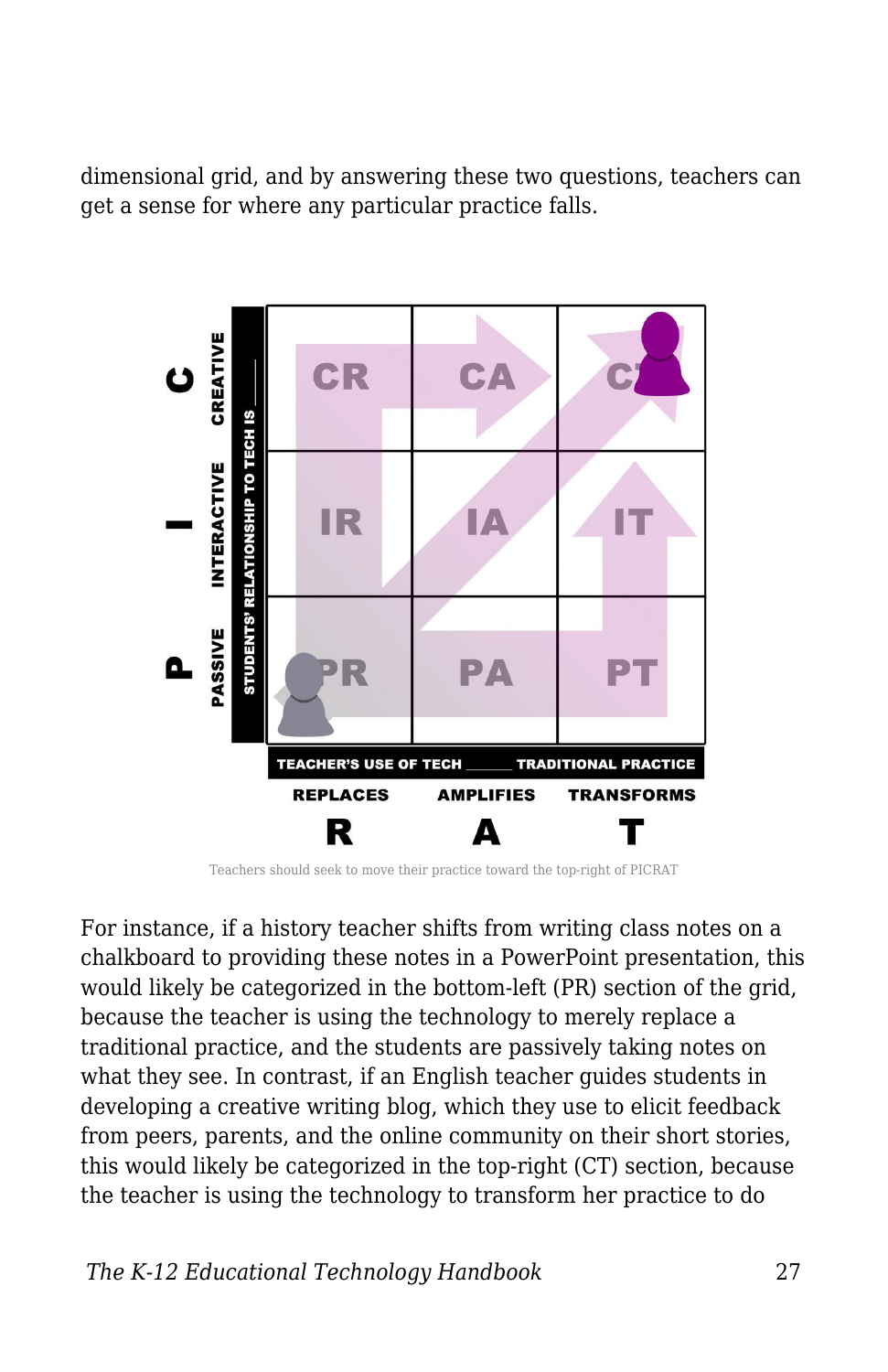something that would have been impossible without the technology, and the students are using the technology as a tool for creation.

Experience has shown that as teachers begin using technologies in their classrooms, they will typically begin doing so in a manner that falls closer to the bottom-left of the grid. However, many of the most exciting and valuable uses of technology for teaching rest firmly in the top-most and right-most sections of this grid. For this reason, teachers need to be encouraged to evolve their practice to continually move from the bottom-left (PR) to the top-right (CT) of the grid.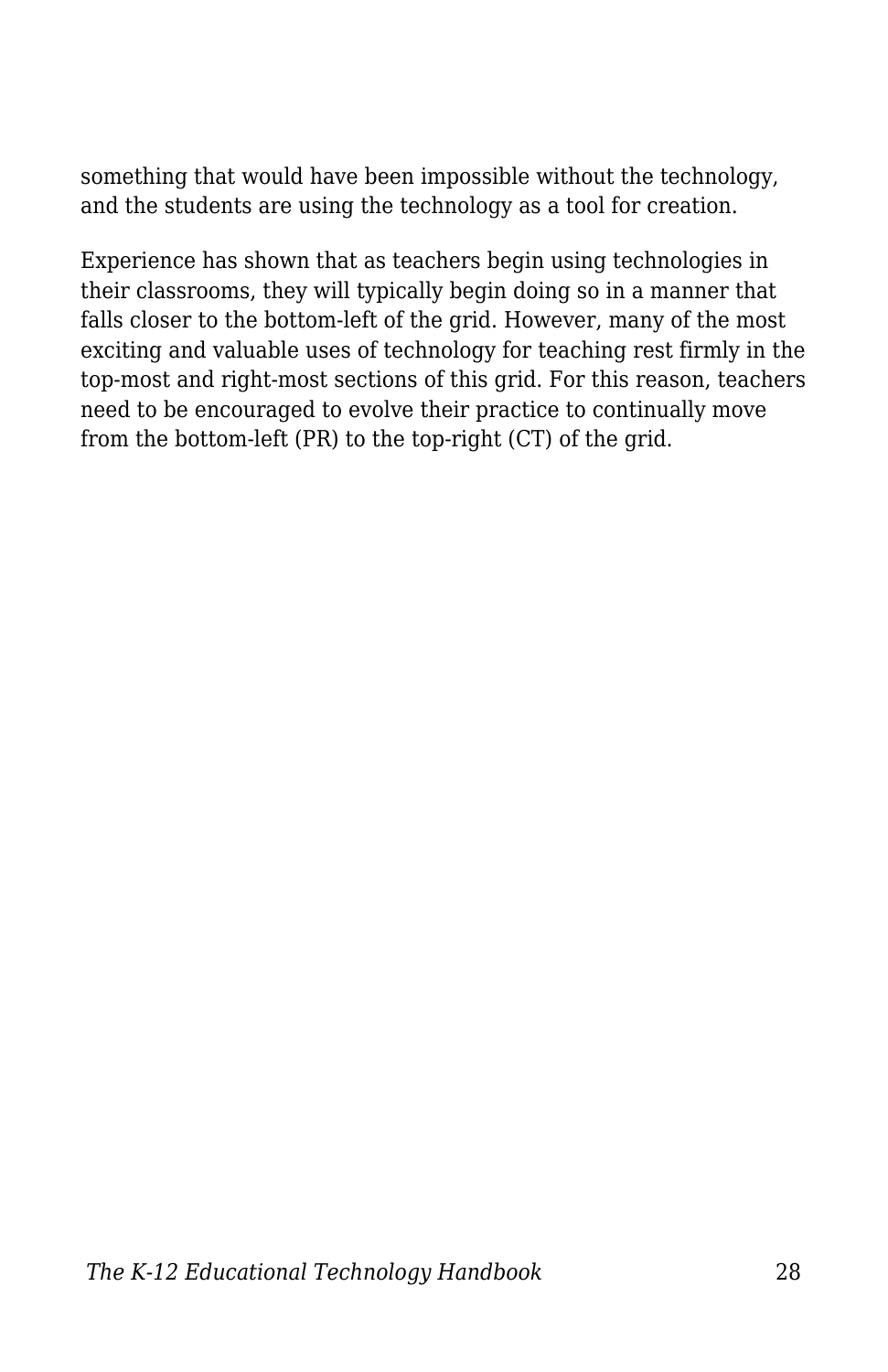#### **Application**

With these foundational understandings, you are now ready to apply your knowledge to real-life scenarios. Here are a few brief descriptions of how teachers might use technology in a classroom setting. As you read each, consider whether these examples exhibit effective technology integration, what more information you might need to make an informed evaluation, and what factors you believe are most important for making this determination:

- 1. A teacher uses PowerPoint as part of her lecture.
- 2. Students are asked to keep an online journal in a blog.
- 3. Students pass a touch-enabled tablet around the room and write a collaborative poem.
- 4. Students play an online role-playing game about John Smith and Pocahontas.
- 5. Students write answers to math problems on an interactive whiteboard.
- 6. Students organize geometric shapes in patterns on an iPad.
- 7. A teacher creates a video to introduce herself to her students on the first day.
- 8. Students make an animated video to tell a story.
- 9. A teacher designs a WebQuest (inquiry-driven online lesson) for students to complete on their own time.
- 10. A teacher uses Facebook to remind her students about homework.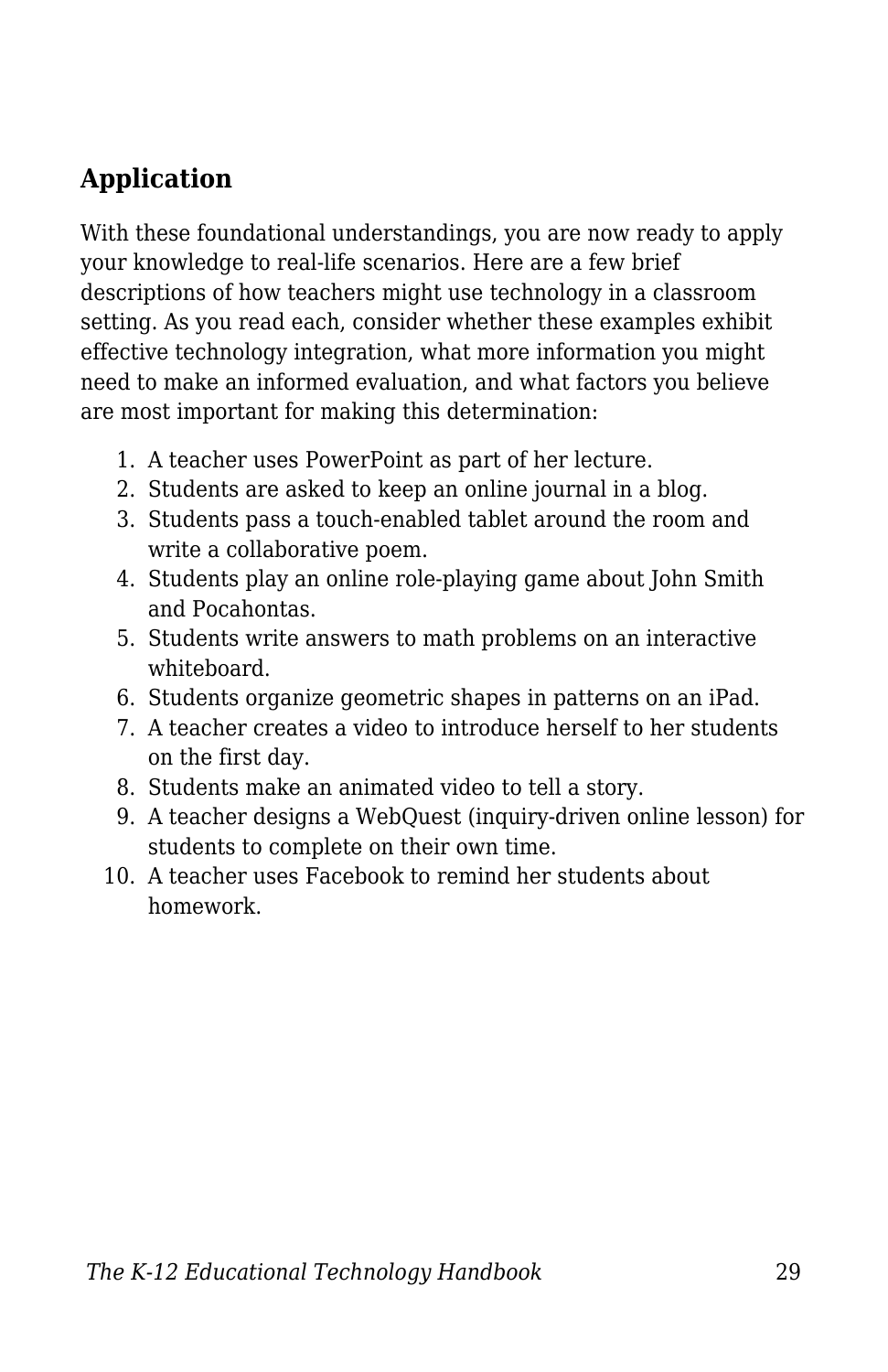#### **Learning Check**

What does PCK stand for?

- a. Passive Content Knowledge
- b. Pedagogical Content Knowledge
- c. Passive Creative Knowledge
- d. Pedagogical Creative Knowledge

What does PIC in PICRAT stand for?

- a. Pedagogical, Informational, Constructive
- b. Primary, Interactional, Concomitant
- c. Practical, Intuitive, Collaborative
- d. Passive, Interactive, Creative

What does RAT stand for?

- a. Replace, Amplify, Transform
- b. Redifinition, Augmentation, Transition
- c. Remedial, Acceptable, Transitive
- d. Represent, Approximate, Triangulate

How useful does PICRAT seem to you?

- a. Not at all useful
- b. Somewhat useful
- c. Useful
- d. Very useful
- e. Extremely useful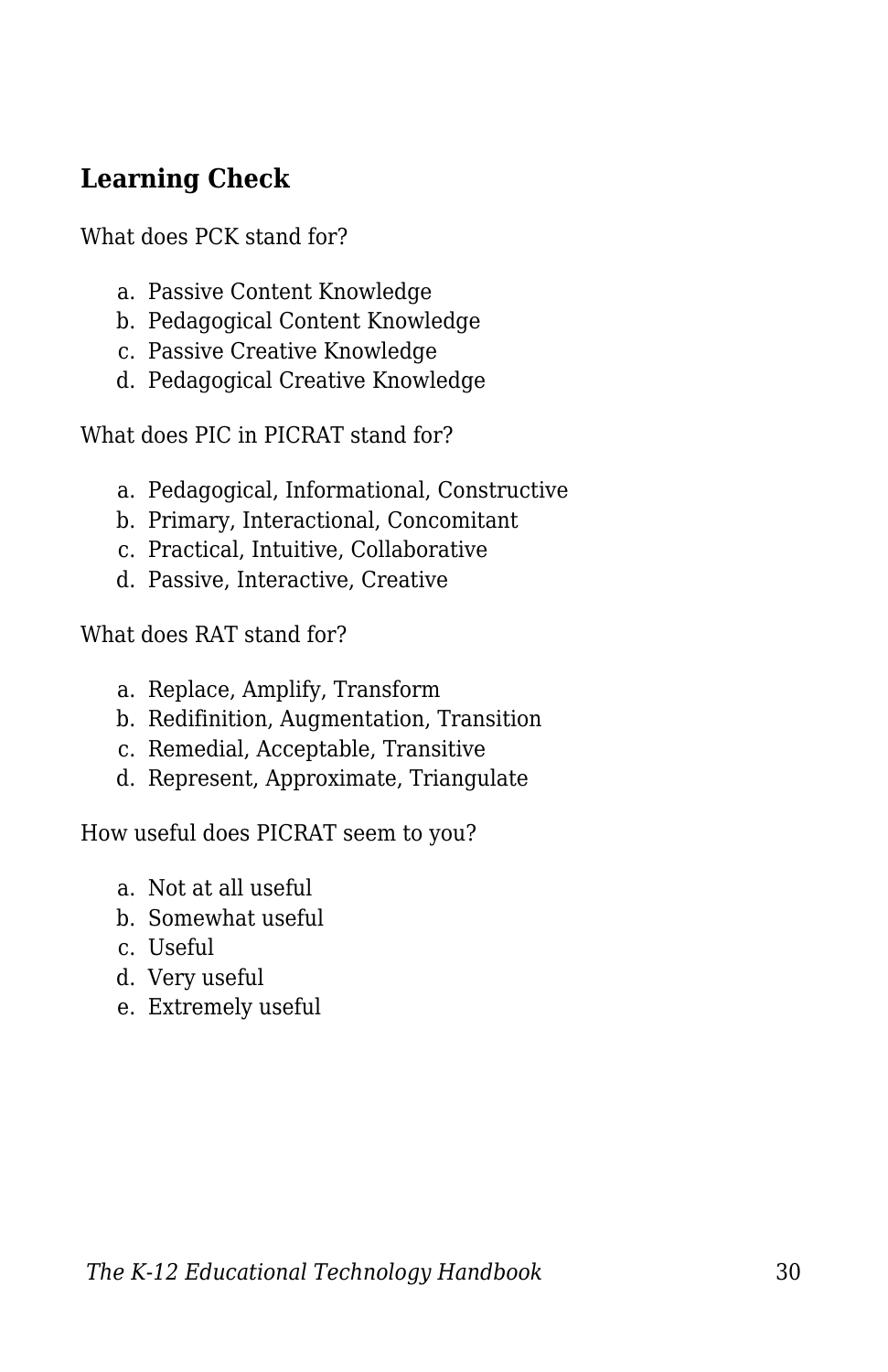#### **Model Comparison**

Which model do you think would be most useful to you in the classroom?

- a. TPACK
- b. SAMR
- c. PICRAT

# **Conclusion**

This chapter has provided a theoretical foundation for considering how we might determine the effectiveness of technology integration in educational settings. As you can probably tell, there are no easy, universal answers for determining whether a particular use of technology is meaningful or effective. Rather, our determination of effectiveness relies heavily upon our own understanding and acceptance of learning theories, our beliefs and values, and the technology integration models that guide our thinking. Thus, as you approach technology integration in your own teaching, you should use these foundational understandings to articulate the value of your decisions and to guide you in making choices that will be beneficial for your students.

## **References**

- Kimmons, R., Graham, C., & West, R. (2020). The PICRAT model for technology integration in teacher preparation. *Contemporary Issues in Technology and Teacher Education, 20*(1).
- Hughes, J., Thomas, R., & Scharber, C. (2006, March). Assessing technology integration: The RAT–replacement, amplification, and transformation-framework. In *Society for Information Technology & Teacher Education International Conference* (pp. 1616-1620).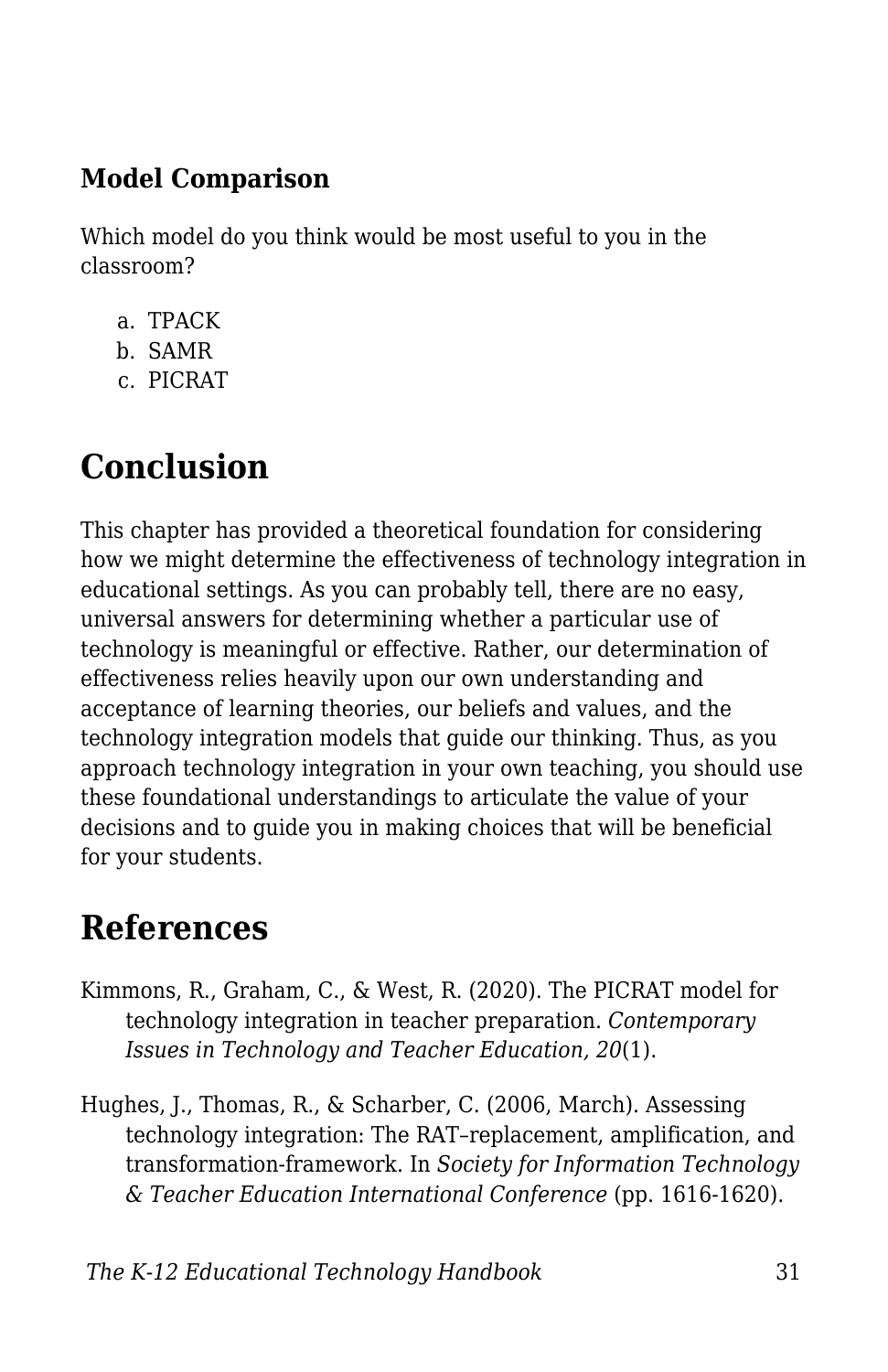Association for the Advancement of Computing in Education (AACE).